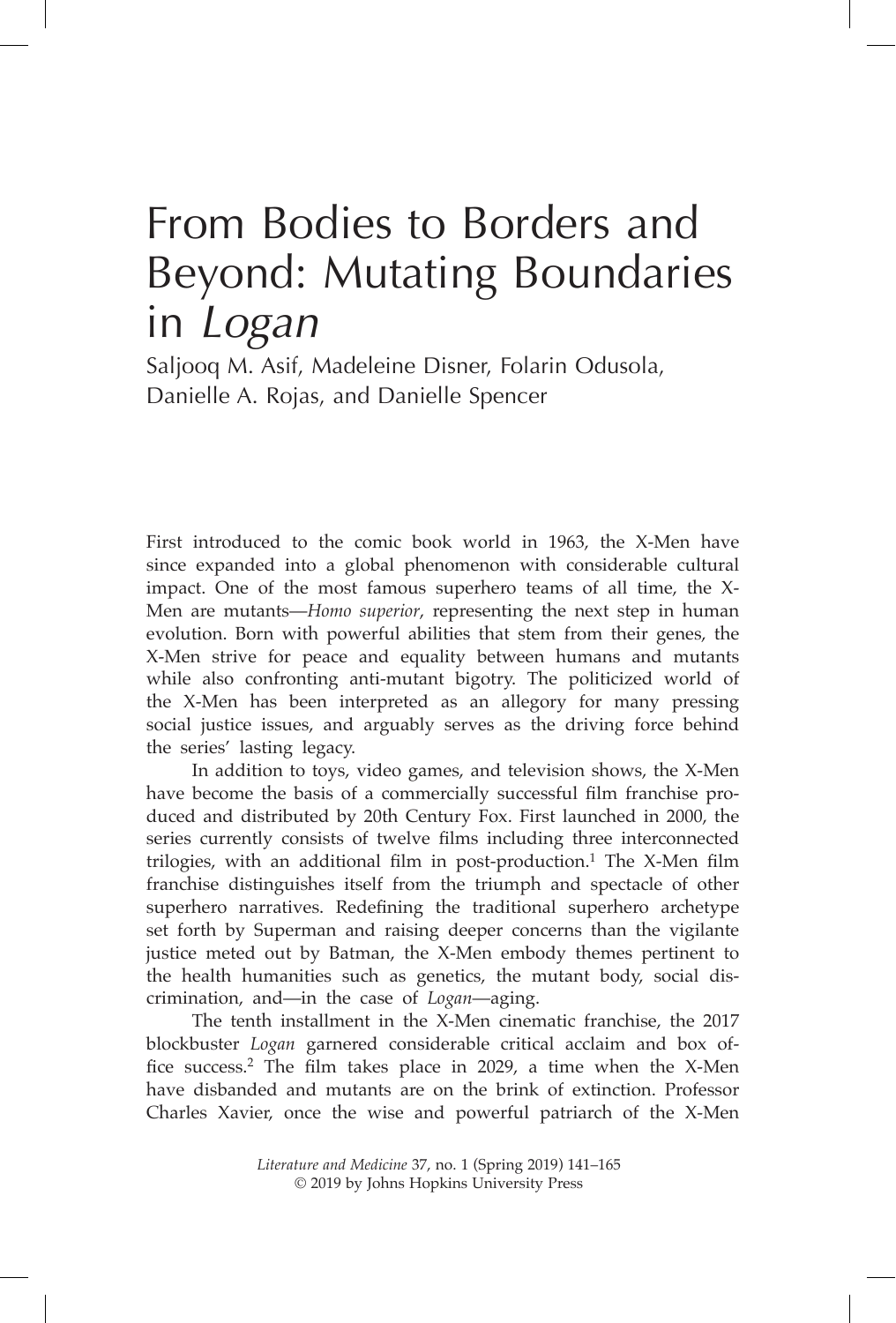and headmaster of an academy for young mutants, is now suffering from a disease which has corrupted his telepathic abilities, while his protégé Logan/Wolverine has become increasingly weak and ill, his formerly limitless regenerative healing powers now impaired. No longer the superheroes they once were, they believe themselves to be among the last of the mutants. They live in hiding in Mexico with Caliban, a pale, ghostly mutant who can sense and track other mutants and is injured by exposure to sunlight.

Their grim, mundane lives are interrupted when Mexican nurse Gabriela López entreats Logan to protect a young girl named Laura— Logan's cloned mutant daughter who has escaped from the U.S. biotechnology corporation Alkali-Transigen, a company that has secretly been breeding and engineering mutant "weapons" in Mexico. When Gabriela is murdered and Caliban captured by the armed forces of Transigen, Xavier, Logan, and Laura embark on a deadly road trip across the Mexico-United States border in search of a mutant sanctuary called Eden, a haven in North Dakota that is rumored to offer safe passage to the north. By the end of the film, Xavier and Logan sacrifice their lives for Laura and the other escapees of Transigen, young mutant children who cross yet another border and flee into Canada.<sup>3</sup>

With its portrayal of the ailing mutant body and the permeability of geopolitical barriers, *Logan* builds upon traditional superhero tropes that deal with separation, division, and borders. As scholar Jeffrey A. Brown describes, "At its core, the superhero genre is about boundaries. . . . Specific plots are almost irrelevant; what the superheroes repeatedly enact for readers is a symbolic policing of the borders between key cultural concepts—good and evil, right and wrong, us and them. Intertwined with these abstract concepts are corporeal boundaries between male and female, mind and body, self and other, that are just as obsessively and problematically policed by superheroes as the literal borders between nation states are."<sup>4</sup> *Logan*, however, represents a distinct break from the tradition that has characterized previous X-Men films and other superhero narratives, a disjunction underscored by the film's somber score, muted color scheme, and devastated protagonists. Indeed, the mutant superheroes in *Logan* are unable to effectively police such previously familiar boundaries, instead overwhelmed and burdened by the intersectionality inherent in contemporary political and bioethical issues.

The previous X-Men films question boundaries as well—between mutant and non-mutant human; between human and machine and animal; between peaceable and militant responses to prejudice; between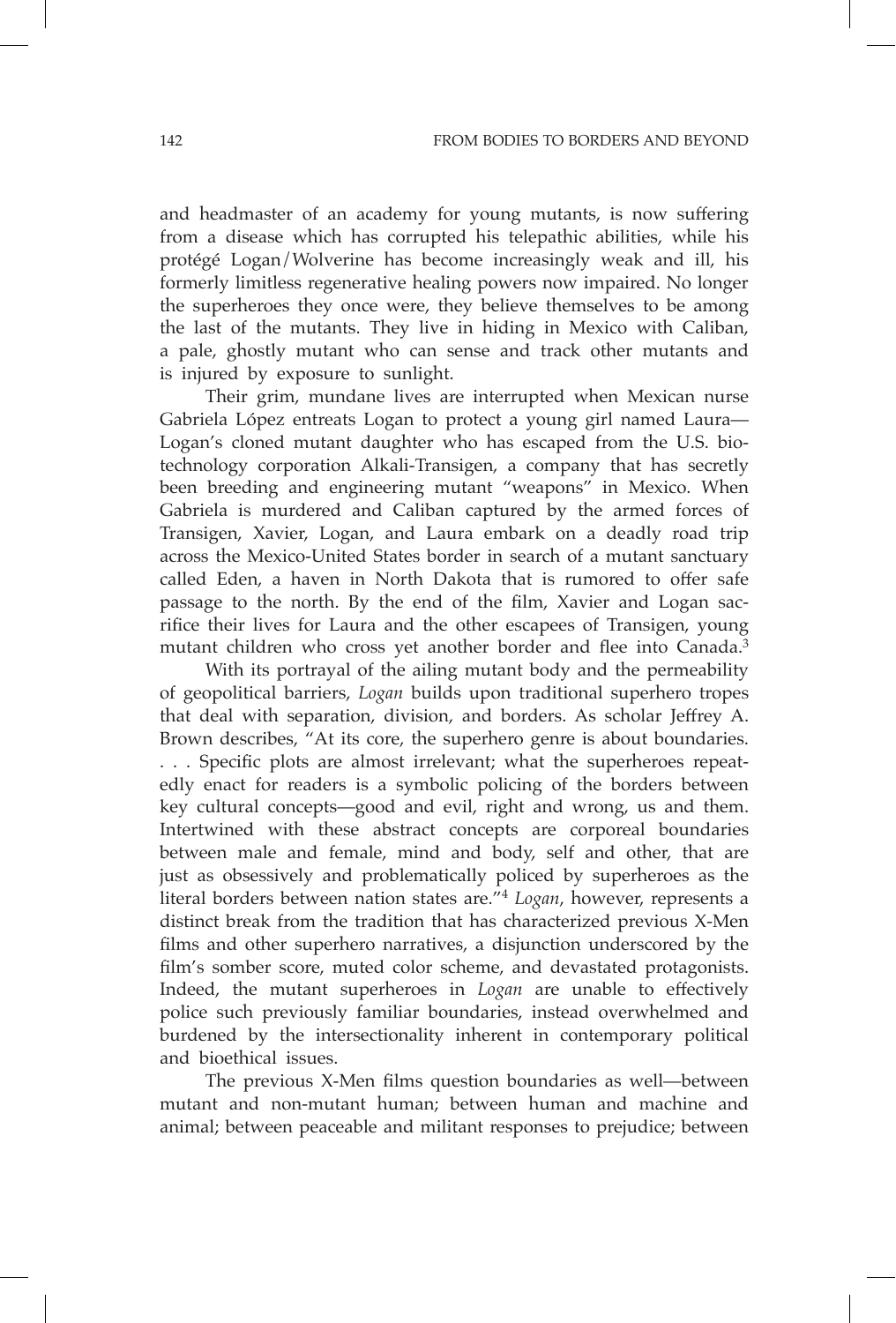scientific research and scientific exploitation, and so forth, offering us the opportunity to confront the entangled issues of discrimination, power, and freedom. *Logan* continues and sharpens this trend, managing to feel far more real and far more visceral; indeed, the film reaches into our own lives to a greater extent than its predecessors by blurring the borders between various interconnected themes, such as disability, genetics, geopolitics, and race. The ailing figures of Logan and Xavier, for example, not only contribute to disability discourse in the X-Men franchise, but also, at times, exhibit boundless power and lack of control. This corporeal boundlessness is paralleled—and perhaps even driven by—Transigen's biotechnological innovations and widescale eugenic practices that have brought mutantkind to the verge of extinction. The remaining few mutants are Black and brown, enslaved by corporate capitalism and anti-mutant bias; they in turn push against geopolitical borders and challenge American exceptionalism, envisioning a less restrictive, more socially just future.

In this paper, we use the concept of boundaries quite broadly in order to examine various intersections and frontiers, including the corporeal boundlessness of dying mutants, the transgressive genetic exploits of Transigen, the permeability of national borders, and the unbounded potential embodied by the remnants of mutantkind. The multi-vocal nature of our approach reflects the respective perspectives of our authors as well as the rich array of topical interpretive lenses which *Logan* invites. In addition to being a comic book adaptation, a superhero film, and another installment in the X-Men franchise, *Logan* offers us the opportunity to consider the boundaries between contemporary bioethical issues that are relevant in past, present, and future.

## Corporeal Boundaries and Disability

As superheroes, the X-Men exceed the normative range of humans' physical capacity—and as mutant superheroes, they also embody a potent force that crosses genetic and natural boundaries. In *Logan*, however, this boundary-crossing is compounded by the specter of illness and death. As Professor Xavier loses control of his psychic abilities and Logan suffers from his attenuating healing factor, they become a danger to themselves and others. In this section, we analyze such boundary-breaching in relation to disability theory, exploring the traumatic resonance of the mutants' bodily deterioration.

Shunned by society and threatened with government-sanctioned oppression because of their mutant DNA, the marginalized X-Men echo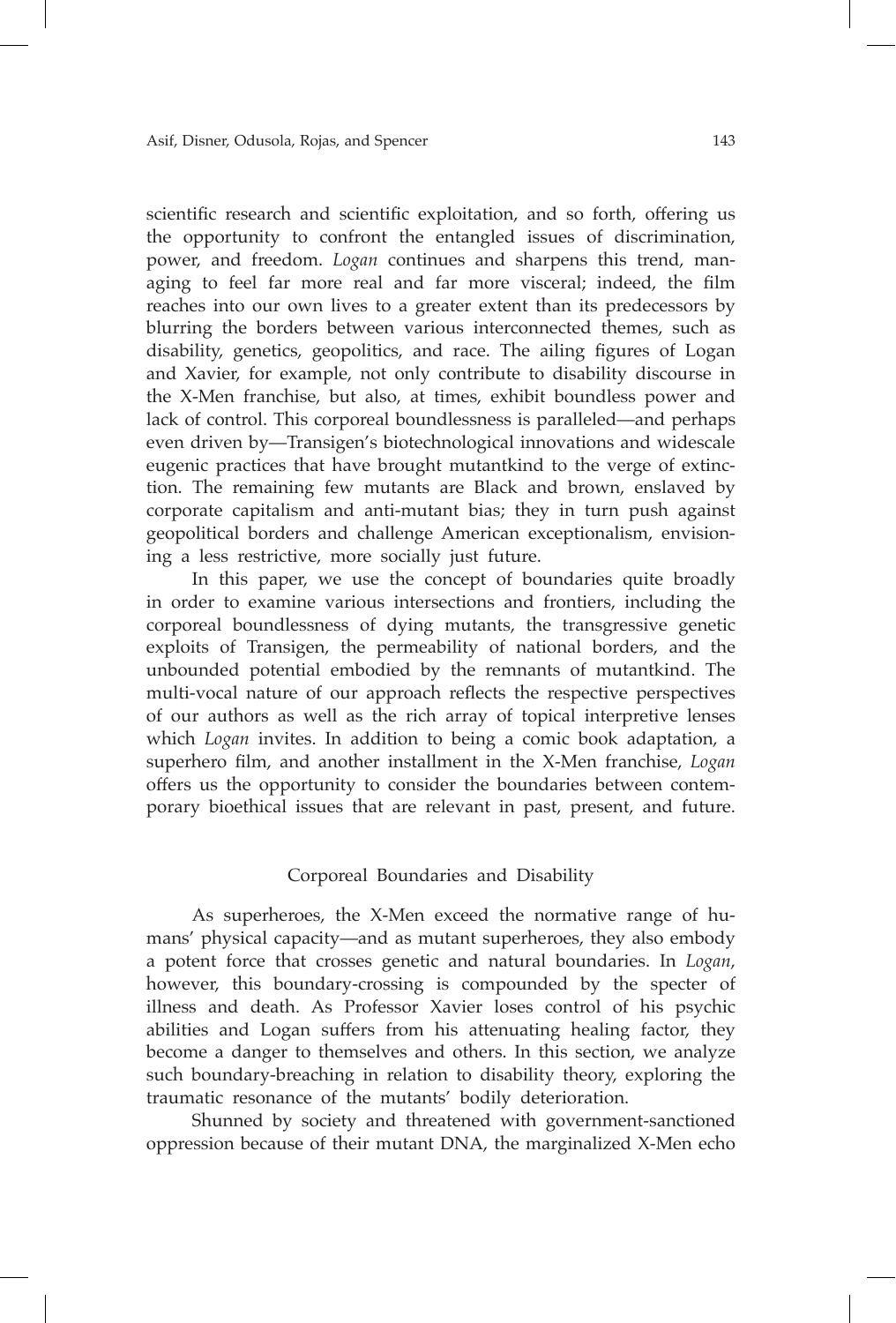the struggles of people with disabilities and themes of identity politics. While it is true that these characters are *super*heroes—endowed with impressive "powers"—these abilities are typically accompanied by stigma and ostracism, and are associated with danger within mainstream society. Rather than reinforcing normalcy and labeling different bodies as deviant, however, the X-Men films place socially marginalized characters at the forefront of their own narratives and focus on mutants who must come to terms with their unique bodies. As disability scholars Sharon L. Snyder and David T. Mitchell describe, "[The X-Men films] take up disability as a core element of their storyline, as opposed to showcasing a series of freak encounters. . . . [T]rite attributions of the emotional life of disabled characters—vengeance, innocence, and barely forgivable motives born of tragedy—are swept up into a maelstrom of disability commentary and the plight of postmodern citizenry."5 Opposing forces of social oppression and individual self-acceptance shape the entire cinematic franchise, playing a significant role in installments such as *X-Men: The Last Stand* (2006), in which a drug is developed that "cures" mutants of their "disease," and *X-Men: First Class* (2011), in which a blue-skinned character adopts the ethos of "mutant and proud." *Logan*, too, engages with disability discourse: Caliban, for example, is able to sense and track other mutants but is easily burned by sunlight, a weakness exploited by Transigen, while Laura, empowered with adamantium claws and a healing factor like her genetic father, is mistaken as mute because of her taciturn demeanor.

The X-Men are hardly unique in this regard; as José Alaniz argues in *Death, Disability, and the Superhero: The Silver Age and Beyond*, the very concept of the seemingly invulnerable superhero represents a human concern with mortality and the limitations of the body. The superhero is defined by its powerful abilities, pushing at the boundary of human capacity, brimming with "strength, control, unboundedness—an utter disavowal of fleshy fragility," enacting an "erasure of the normal, mortal flesh" and compelling the viewer or reader to envision new possibilities of physicality.6 Yet whereas the majority of superheroes push and redefine bodily borders, mutant superheroes such as the X-Men also provoke a particular reexamination of *social* boundaries and hierarchies.7 According to Scott Bukatman, "The mutant body is explicitly traumatic, armored against the world outside yet racked and torn apart by complex forces within. The mutant body is oxymoronic: rigidly protected but dangerously unstable. In its infinite malleability and overdetermined adolescent iconography, the mutant superhero is a locus of bodily ritual."8 The body of the mutant superhero is both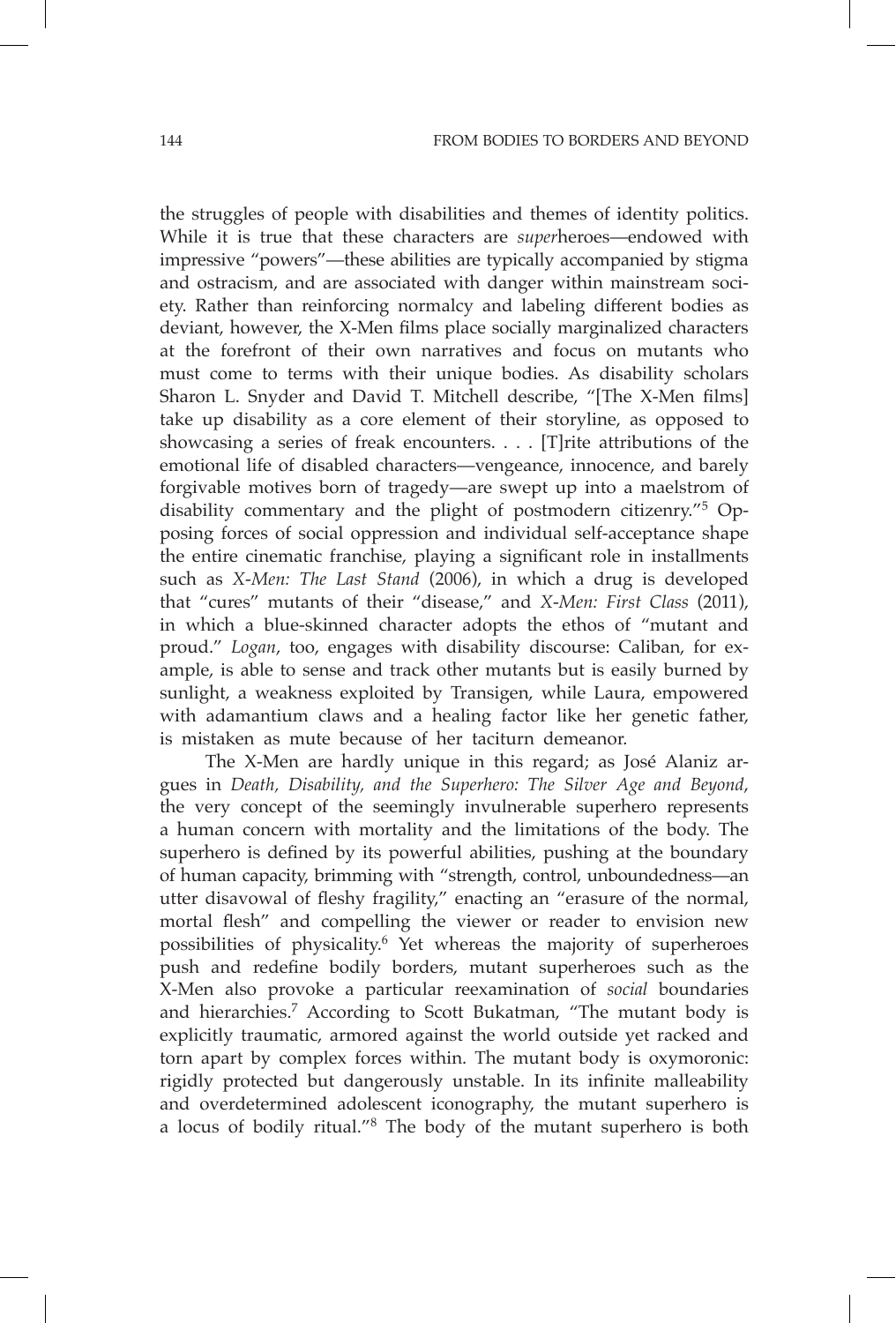liberated and restricted, impacted by inner and outer forces: the uncontrollable biology that manifests itself in the form of superpowers and the unrelenting society that opposes any deviation from the norm.

While the superhero's "illusory promise of bodily integrity and transcendence" has already provided fertile ground for scholars exploring disability discourse and theory,<sup>9</sup> the theme of mutancy specifically—linked as it is with genetics and biomedicine—adds another dimension to such interpretations. In some instances, the superpower itself "'overcompensates' for a perceived physical defect, difference, or outright disability[,] . . . replacing it with raw power" and transforming the superhero into a "supercrip," a term in disability studies which refers to the glorified person who has "overcome" the challenge of disability in particularly heroic fashion—itself, as Alaniz explains, a highly problematic trope.<sup>10</sup> Professor Xavier, leader of the X-Men, is perhaps the most famous example, gifted with epic psychic abilities that "compensate" for his use of a wheelchair. The metaphoric resonance of Xavier's status as a supercrip is notably explored in the film *X-Men: Days of Future Past* (2014), in which Xavier reveals that he can walk only when using a drug that suppresses his mental powers; he is "the ultimate supercrip" whose "disability and powers are inextricably linked."11 In addition to examining the trope of the supercrip, Alaniz proposes the concept of the "borderline case," in which "the deformity or disability, far from hidden, presents as the superpower itself."12 These borderline cases are uncertain and indeterminate, blurring the boundaries between good and evil, invisible and visible, and stability and instability with their "adversarial" bodies.<sup>13</sup>

Following in the footsteps of previous X-Men films, *Logan* builds upon this disability discourse while restructuring key concepts in relation to the boundaries of the mutant body. No longer a supercrip, Xavier supersedes the borderline case and becomes a "boundless" entity, a seemingly senile mutant whose powers are uncontrollable and devastating in their impact. He suffers from an unnamed neurodegenerative disease that corrupts his psychic abilities and—left unmedicated—produces traumatic psychic seizures that endanger those around him. Indeed, the film strongly suggests that Xavier inadvertently killed the X-Men—his own adopted family—during one of his episodes. Xavier, usually depicted as a stoic patriarch, is now infantilized and cared for by Caliban and Logan, who force Xavier to take medication that will subdue his telepathy. Xavier's situation in *Logan* is a recapitulation of one of the main plotlines from *The Last Stand*, though now with roles reversed: as mentor to the mutant Jean Grey, Xavier invades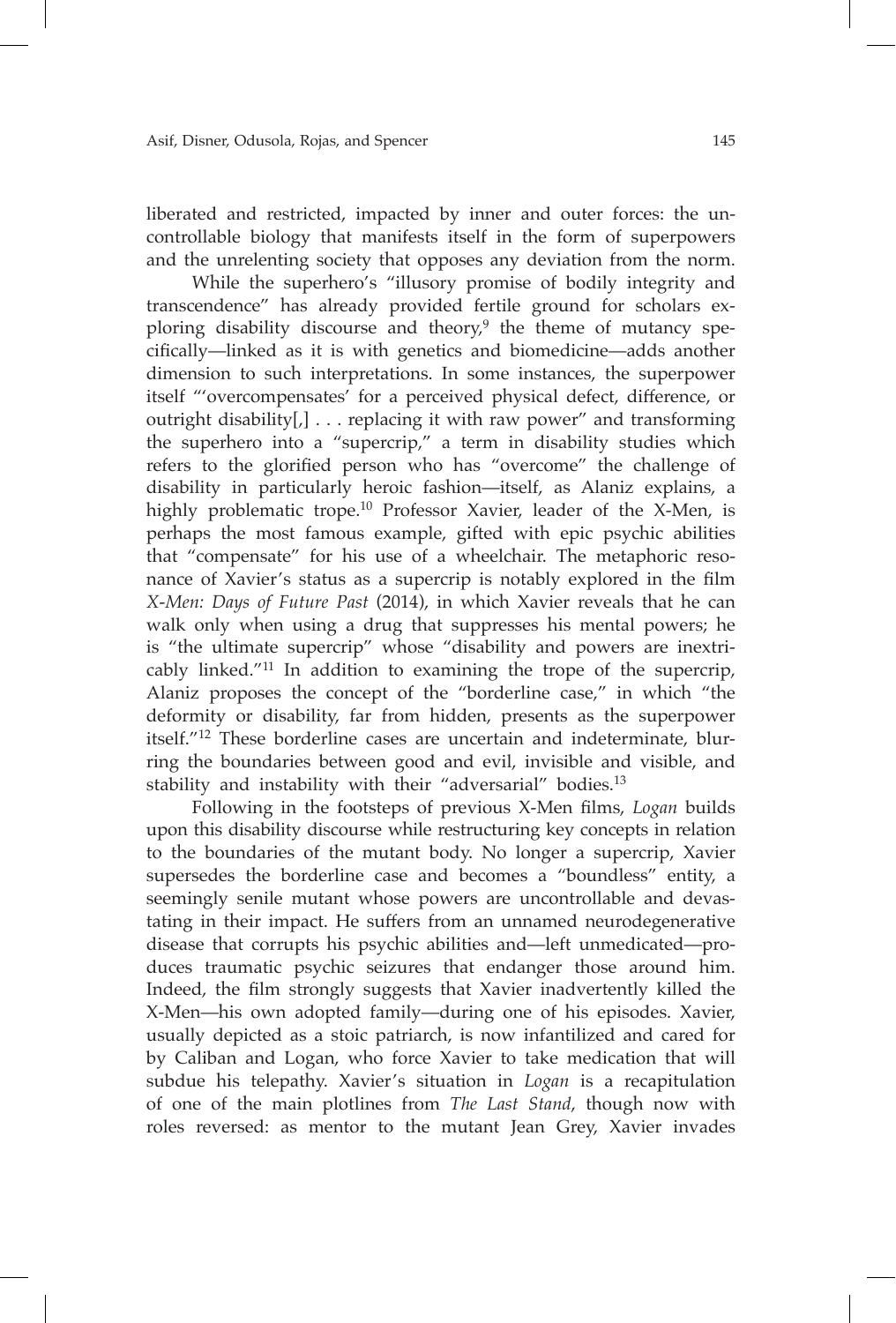her mind in order to save her from her destructive dual personality that dubs itself Phoenix, "a purely instinctual creature, all desire and joy and rage."14 Xavier is convinced that Jean is incapacitated by her abilities, propelling him to psychically control her, arguably enacting a medical model of disability<sup>15</sup>—yet his intervention is seemingly justified, as when her powers are unleashed, a newly awakened Jean kills her lover, Scott Summers, as well as Xavier himself. Where Jean was once disabled by her alternate persona in *The Last Stand*, Xavier is now disabled by his psychic seizures in *Logan*.

Like Jean, Xavier becomes a "boundless" case whose superpower presents as a dangerous impairment. In *Logan*, Xavier's telepathic abilities are so unpredictable that his own brain is classified as a "weapon of mass destruction" by executive agencies. In many ways, Xavier evokes characteristics of the borderline case, which "foreground[s] the 'problem' of excess, uncontrollable bodies, acting as generic destabilizing forces."16 Xavier, however, takes this destabilization to a new extreme as he becomes an entity whose powers literally erupt from his body and torture others around him. Xavier erases the borderline and destroys all corporeal boundaries: his "energies that are normally unleashed only in battle now continually overspill [his] fragile vessel."<sup>17</sup> This boundlessness is devastating and fatal, but at the same time, also serves to emphasize Xavier's enduring wisdom and humanity. Xavier's fundamental power of love remains intact, becoming the driving force behind Logan's redemption. He functions as Logan's moral compass, offering him guidance and showing him the path to salvation by protecting Laura and the future of mutantkind. Similarly, although Jean Grey is conquered by her alternate persona, she is still able to recognize the inherent cruelty of Phoenix's destruction and exercise her compassion; Jean sacrifices herself in order to save the rest of her family in *The Last Stand*, while Xavier dies for Laura's future in *Logan*. Although destabilized by their excessive abilities, both Jean and Xavier redeem and reclaim their humanity. Indeed, both the boundlessness and lack of control accelerate to the point at which they destroy themselves in service of the greater cause.

Logan, too, offers a case of dissolving boundaries alongside Xavier. In the film franchise, Logan is essentially immortal, having been alive since the early nineteenth century—his regenerative healing powers enable him to survive any wound or injury, no matter how severe, which make him the perfect candidate for the Weapon X Program, a covert government research endeavor that gives him his iconic adamantium metal claws in a gruesome procedure depicted in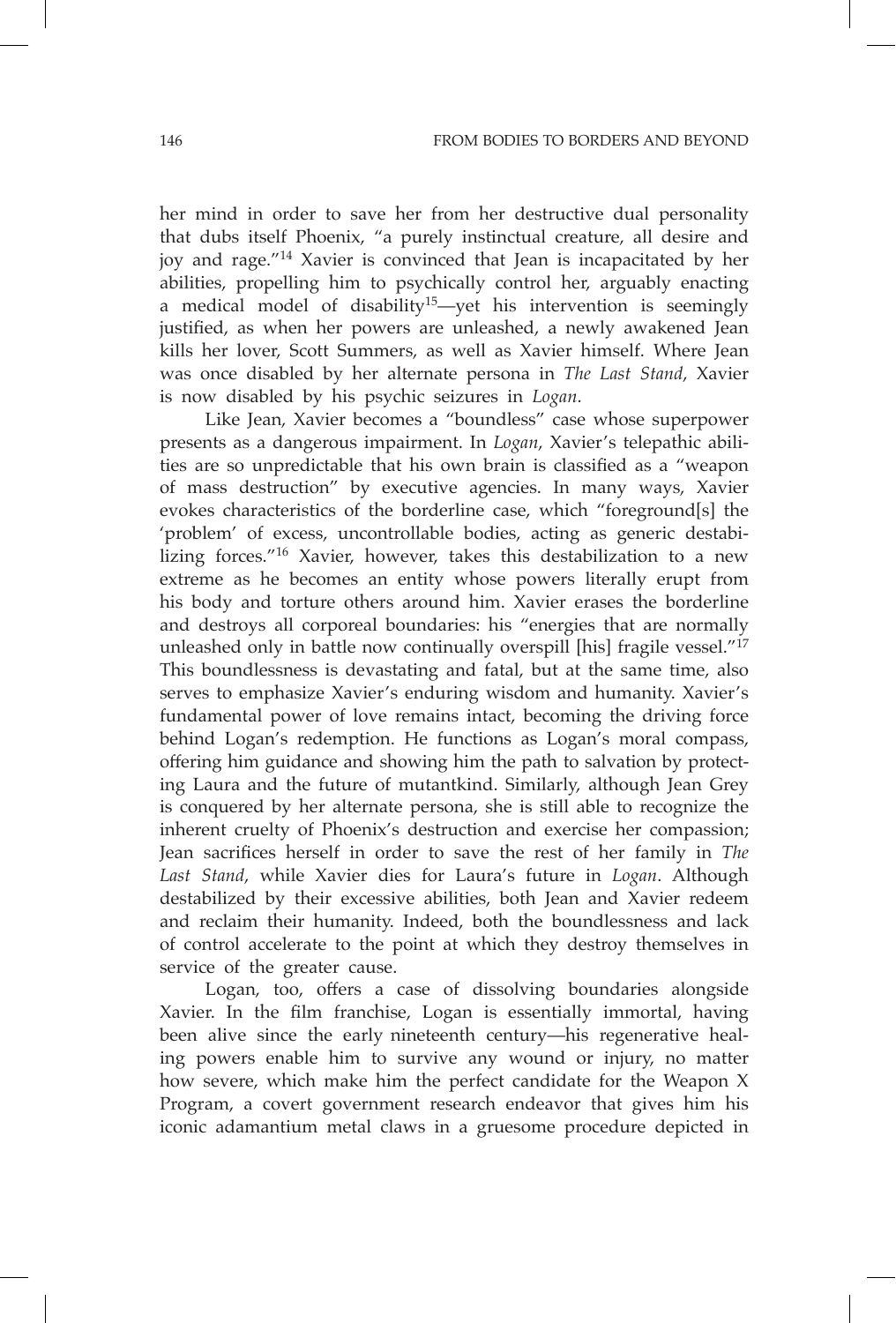*X-Men Origins: Wolverine* (2009). Logan has long been "a subjected and colonized figure" of sorts, yet he has always been manifestly powerful.18 In *Logan*, however, he is nearly unrecognizable when compared to his previous filmic incarnations: no longer the virile and aggressive Weapon X, Logan is visibly weak, battered, and aged, his regenerative abilities in decline. With his healing factor impaired, Logan's own adamantium skeleton has begun to poison him, leading to an excruciatingly prolonged decline as he self-medicates with alcohol. Logan's own mutant abilities increase his mortal suffering: he outlives all of his companions and is unable to die quickly or easily because of his remaining healing factor. Thus his body becomes boundless in a new, vulnerable fashion, slowly yet constantly bleeding throughout the film. His suffering appears boundless and eternal, too, like Prometheus's daily torture in which his liver is devoured by a bird only to then regenerate, allowing the punishment to recur the next day and the next. Logan's eventual death arrives as an act of mercy for both him and the audience, who have followed Logan throughout his journey and witnessed his apparently limitless suffering. Only in death is Logan's pain able to cease and his humanity restored.

Logan's final battle involves him confronting his clone, the depraved X-24, engineered by Transigen as a mutant killing machine "without a soul." $19$  A body that is at once similar and dissimilar to Logan's own, X-24 represents the complete consummation of Logan's scientific and corporeal colonization. Its incomplete consummation, on the other hand—the very *failure* of scientific interventions like his adamantium-laced skeleton and claws, and the green serum that offers a final boost of superhuman strength, but, if taken in too large doses, will kill him—is actually a liberation from his unwilling enslavement to technology. To construct X-24, Logan's genetic material was stolen and manipulated without his consent, a process erasing the known boundaries of reproduction and reproductive ethics. That the climax of the film pits Logan against his evil clone serves as a reminder that Logan is defined by the scientific exploitations and invasive procedures that continually undermine his bodily autonomy. His death, then, in service of eradicating his clone, represents an end to the breaching of his bodily autonomy through "research" and cloning both.

In their respective declines, then, Xavier and Logan are stripped of their armor and split open, in a sense—flowing and boundless. This deterioration of the potent mutant body figures their disability as well, as the specter of unwelcome visible difference is a notable characteristic of disability. As Rosemarie Garland-Thomson writes,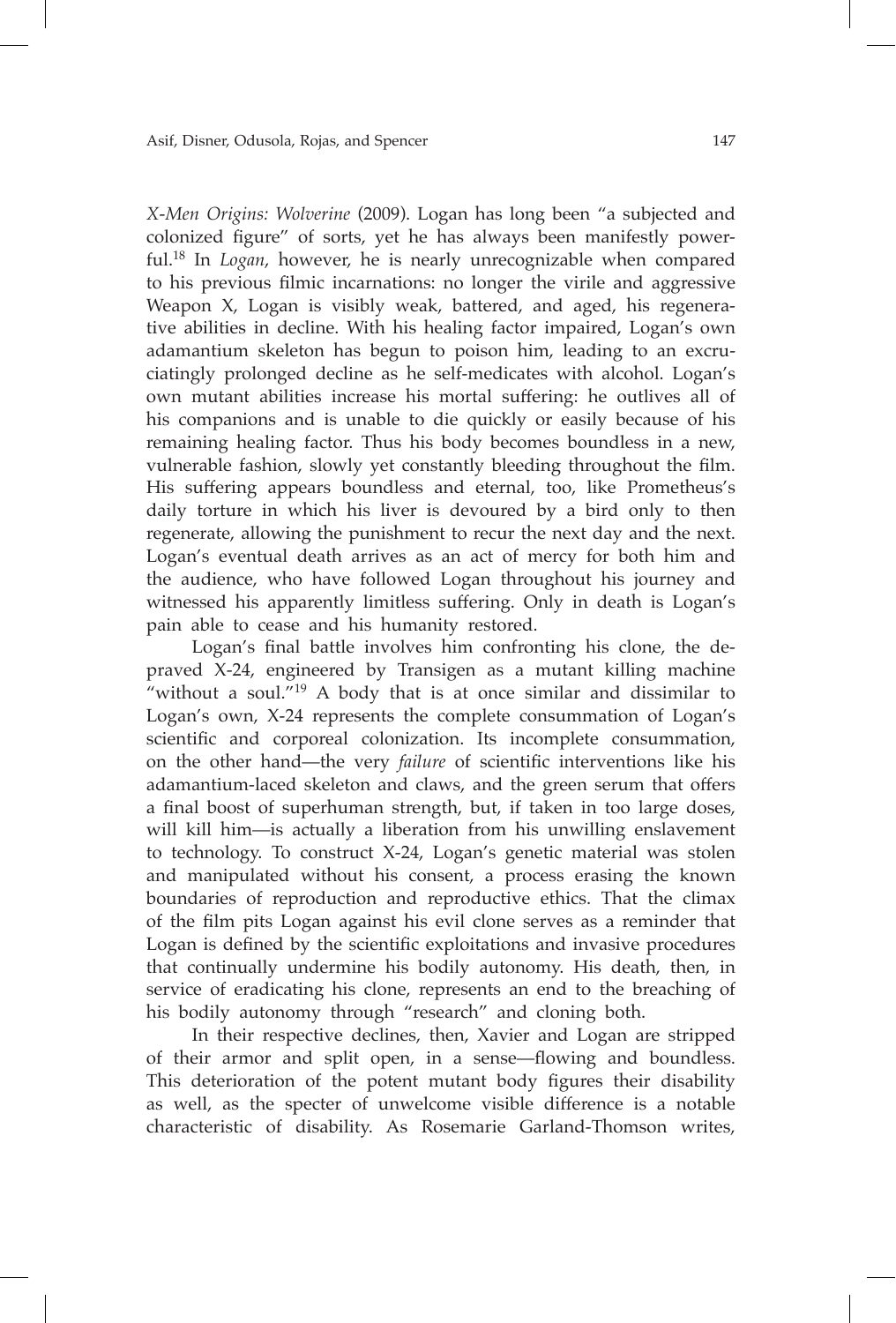"Even if disability is not apparent, the threat of its erupting in some visual form is perpetually present. Disability is always ready to disclose itself, to emerge as some visually recognizable stigmata, however subtle, that will disrupt social order by its presence." $^{20}$  These characters' own uncontrollable bodies become their worst enemies: whereas Xavier's powers haphazardly erupt from his diseased brain and strike those outside his body, Logan's powers are internalized, staving off metallic poison and painfully elongating his death. Xavier depends on medication that subdues his psychic seizures, while Logan relies upon alcohol in order to cope with his physical and mental torture—but for both these are only temporary salves. Thus, unlike traditional superheroes who represent "an utter disavowal of fleshy fragility,"<sup>21</sup> Xavier and Logan become the very embodiment of fleshy fragility with their weakened bodies and turbulent abilities, a boundlessness that also accentuates their inherent mortality. If the figure of the superhero is a response to human concerns about the body, then *Logan* delves into this anxiety in order to reveal the trauma of boundlessness as well as the endurance of humanity.

### Contemporary Genetics and Personal Boundaries

In his 2007 work on eugenics in science fiction cinema, David A. Kirby argues that many science fiction films, including the X-Men series, "portray for the public what is essentially a debate over an abstract entity, the nature of human heredity."22 More recent X-Men films have engaged with this debate by embodying legitimate anxieties about the influence of genetic engineering. In this section, we analyze how the biotechnology corporation Alkali-Transigen not only fosters the near-extinction of mutantkind in *Logan*, but also clandestinely manipulates genetic mutancy for its own corrupt gain. In doing so, the film invokes contemporary anxieties concerning the potential effects of genetic research and technology.

While the X-Men franchise usually portrays a world in which mutancy is widespread, *Logan* departs from its predecessors by taking place in an era in which it has nearly been eradicated. Although *Days of Future Past* begins with a similar concept, showing mutants imprisoned in concentration camps as Sentinels seek out and destroy the remaining X-Men, *Logan* depicts a world in which the gradual attenuation of mutants has already occurred in a less dramatic fashion alongside other societal and environmental shifts. We first learn of this context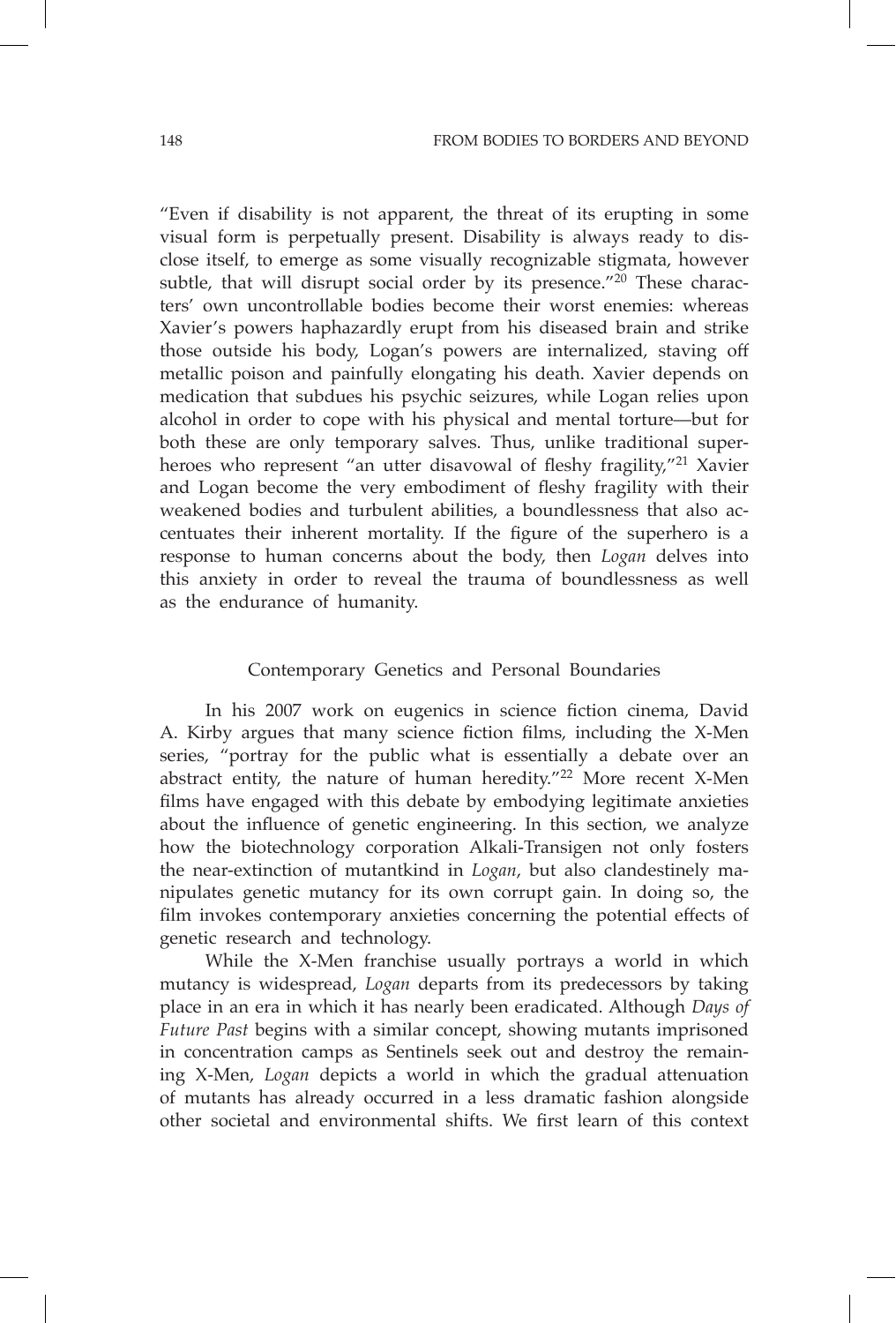through a radio program in which one apparent conspiracy theorist calls in to say, "Everyone's asleep . . . Sleepwalking between the ice caps, pornographers, poisoned water, mutants . . . It's all connected." The caller is quickly dismissed by the radio host, who retorts, "It's 2029. Why are we still talking about mutants?"23 Yet by the end of the film we learn that this change was in fact "scientifically" orchestrated by Dr. Zander Rice of Alkali-Transigen, revealed as "the man who wiped out [mutant]kind" through his implementation of widescale genetic modification, including changes to food and water. If the film franchise intends for the audience to identify with its mutant protagonists, then the eradication of mutants in *Logan* propels the viewer to seriously consider the consequences of genetic modifications and other technological and social shifts that are taking place today. In addition, the gradual, covert, and conspiratorial nature of these changes in the world of the film signals the viewer to be alert to such changes in the viewer's own world.

Interestingly, Transigen does not necessarily view its scientific interventions as a means to effect wholesale extinction of mutancy. After Donald Pierce, leader of the Reavers—Transigen's band of enforcers—praises Rice for "wiping out" mutantkind, Dr. Rice is quick to clarify that "the goal wasn't to end mutantkind, but to control it." He explains, "I realized we needn't start perfecting what we eat and drink. We could use those products to perfect ourselves, to distribute gene therapy discreetly through everything from sweet drinks to breakfast cereals, and it worked. Random mutancy went the way of polio."24 Like Magneto's villainous plan to induce widespread mutation in *X-Men* (2000), Transigen accomplishes its goals by manipulating mutancy rather than eradicating it. Such interventions echo nineteenth-century eugenicist Francis Galton's view that since man was now "endowed with a little power and intelligence, he ought . . . to awake a fuller knowledge of his relatively great position, and begin to assume a deliberate part in furthering the great work of evolution."25 Indeed, as Kirby notes in his account of eugenics in science fiction films, the scientific impulse towards bodily perfection through some form of eugenics has been present ever since Galton coined the term in 1883; yet it was "the developments in genomics, genetic engineering, and reproductive biology in the 1980s and 1990s [that] have placed the eugenic goal of correcting and perfecting the human genome within our reach."26 Thus when Dr. Rice speaks about perfecting and controlling the human body, he is following in a long line of historical scientific researchers who have attempted to do just that.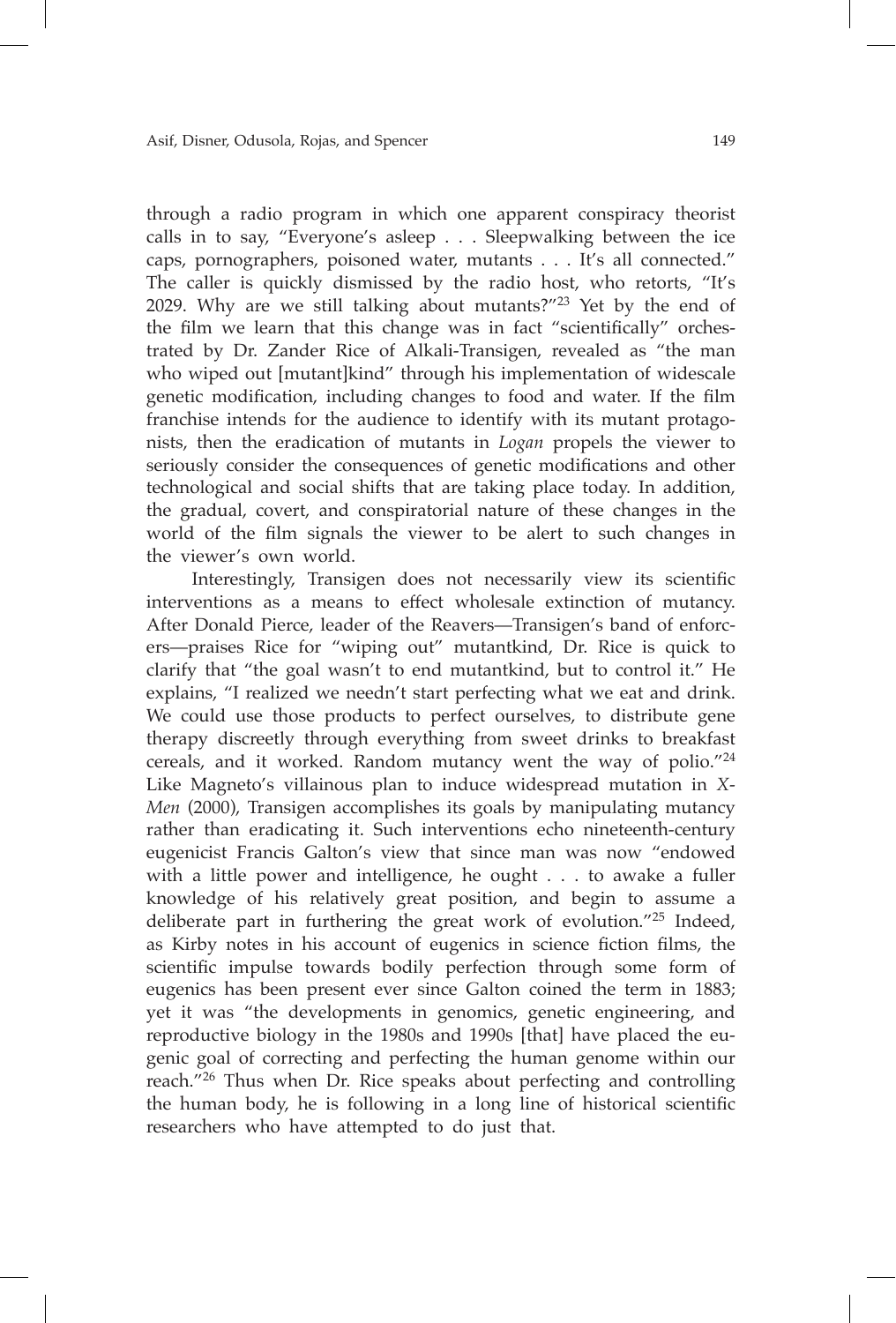Indeed, Dr. Rice soon progresses from controlling random mutation in a widespread disseminated form to controlling mutation in the form of weaponized mutant bodies, transgressing ethical and genetic boundaries in order to produce weapons for the military-industrial complex. Dr. Rice's efforts are ultimately consummated with the creation of X-24, an entirely subjugated body whose mutation and maturation are dominated by biotechnology. In *Logan*, all of these interventions remain clandestine, compelling the audience to reflect on our tacit acceptance of real-world practices that are similarly invisible. Thinking not only of preimplantation genetic screening, selective abortion, and the increasing role of pharmacology in regulating behavior, but also of the gene-editing technology CRISPR, the audience is left to wonder whether their own genes are also subject to exploitation, manipulation, and even extinction. $27$ 

While Dr. Rice strives for the most extreme of these outcomes, there are countless ways scientific and business interests today are altering our environment and the foods we consume. For example, there is currently debate regarding the genetic modification of allergenic plants so as to reduce the symptoms of allergy sufferers.<sup>28</sup> These hypoallergenic plants would be useful to people who otherwise have to avoid allergens in food or pollen, $29$  yet the ecological impact is impossible to fully predict; the classic Frankensteinian specter of unintended consequences is ever-present. These uncertainties are made all the more unsettling when genetic modification is "distributed discreetly," as Dr. Rice describes in the film—and indeed, the relative secrecy of scientific research and the proper degree of societal oversight are key themes in contemporary bioethics. From its depiction of Will Munson a farmer who is being pushed off of his land by GMO (genetically modified organisms) corporations—to Dr. Rice, the "mad scientist" who compares his eradication of random mutancy to that of polio, *Logan* takes on Ellen-Marie Forsberg's challenge to remain mindful of value pluralism when evaluating the ethics of using GMOs like those of the agrochemical company Monsanto, or in this case, the "transgenic" alterations made by the fictional Transigen.<sup>30</sup>

Another example of such tension in *Logan* is the public suspicion about the water supply and its role in ending mutancy, first in the stifled outburst of the "conspiracy theorist" mentioned earlier (apparently correct in his suspicions) and later with the subheading of a newspaper article that asks, "Is something in the water?" Later, of course, Dr. Rice explicitly takes credit for altering "what we eat and drink"—but again, this is not a public statement. This issue in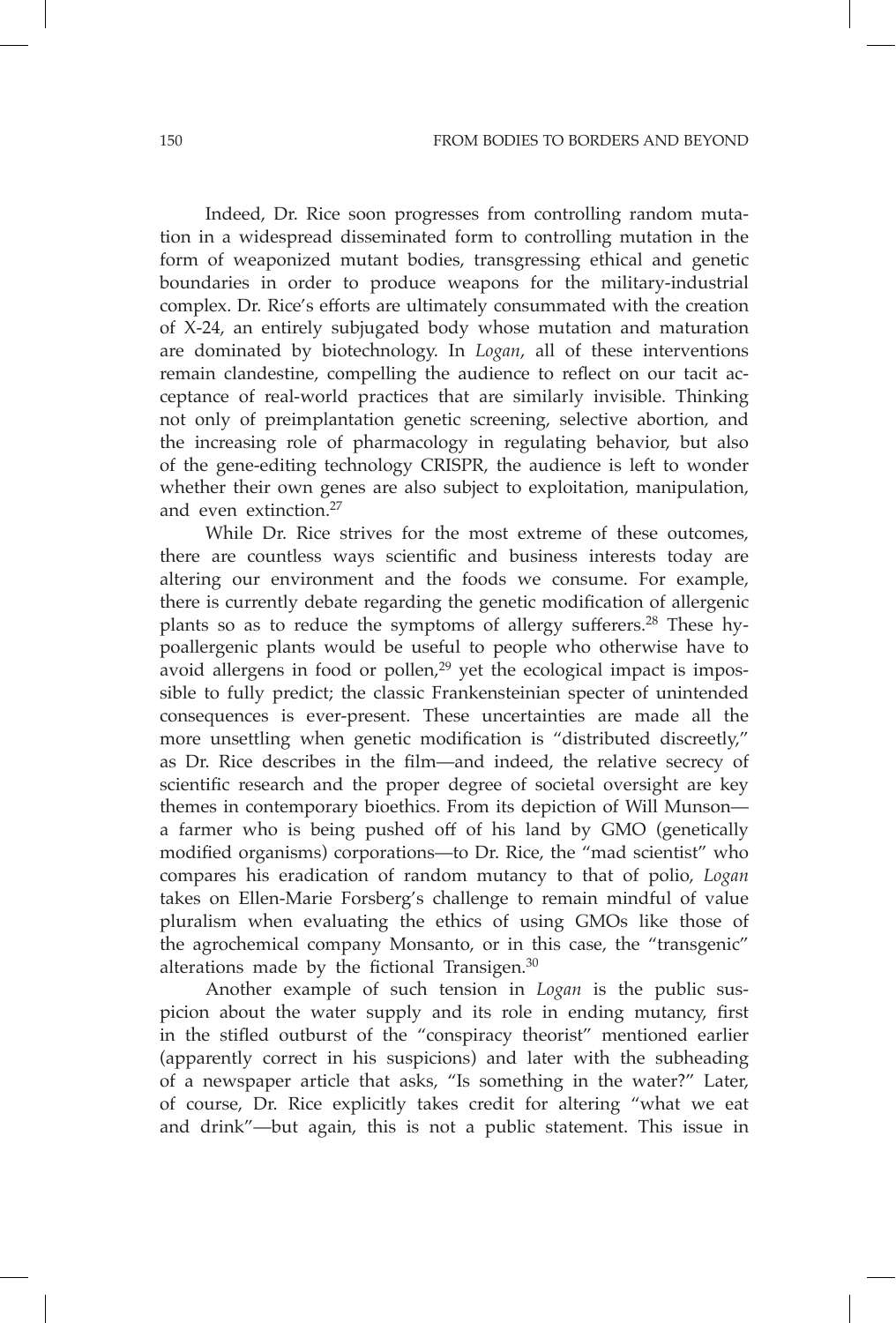the film echoes real-world controversies about drinking water quality and fluoridation, a public health measure which has been widespread in the United States since the 1940s and has been, at various times, the subject of skepticism and debate as well.<sup>31</sup> Indeed, while many in the dental health community argue that fluoridation has significantly decreased the amount of tooth decay in predisposed communities, offering "the most effective method of reaching the whole population irrespective of any other ways of getting access to dental care," some studies raise suspicions about its putative effects, from developmental disorders to infertility.32 Fluoridated water has even "been shown to be mutagenic, i.e. to cause chromosome damage, and interfere with the enzymes involved in DNA repair"—a fear, or possibility, echoed by the suggestion that the water supply in *Logan* has altered the genes of the public.33 Such connections between historical concerns and the fictional themes of *Logan* serve to bridge the world of viewer and film, enacting the potential consequences of scientific interventions. Moreover, the fact that fluoridation concerns have ebbed in recent years speaks to the tendency for the public to accept technological change over time, growing less wary of potential consequences.

By shedding light on the societal and individual effects of different forms of genetic modification, *Logan* challenges its audience to bear witness to biotechnological advances that are often overlooked. Indeed, fictional films play an important role in the public's awareness of such issues; as Meyer, Cserer, and Schmidt point out, "by proposing concrete, although fictive examples and stories, films certainly intervene in the public debate and may, consequently, influence their audience's position in ethical and social issues raised."34 In creating a narrative in a setting that is much more familiar to the viewer than the typical X-Men film, *Logan* allows the audience to speculate about the potential effects of genetic modifications for good or ill. And by highlighting potentially unseen powers and presenting these scientific issues to a global audience, *Logan* invites us to engage more actively with the ethical considerations of this contemporary debate.

### The United States and National Borders

In this section we explore the significance of the U.S. geographic borders in *Logan*. They are both porous—reflecting the reach of international corporate capitalism into Mexico—and impermeable, as is apparently the case at the Canadian frontier. The film's re-figuration of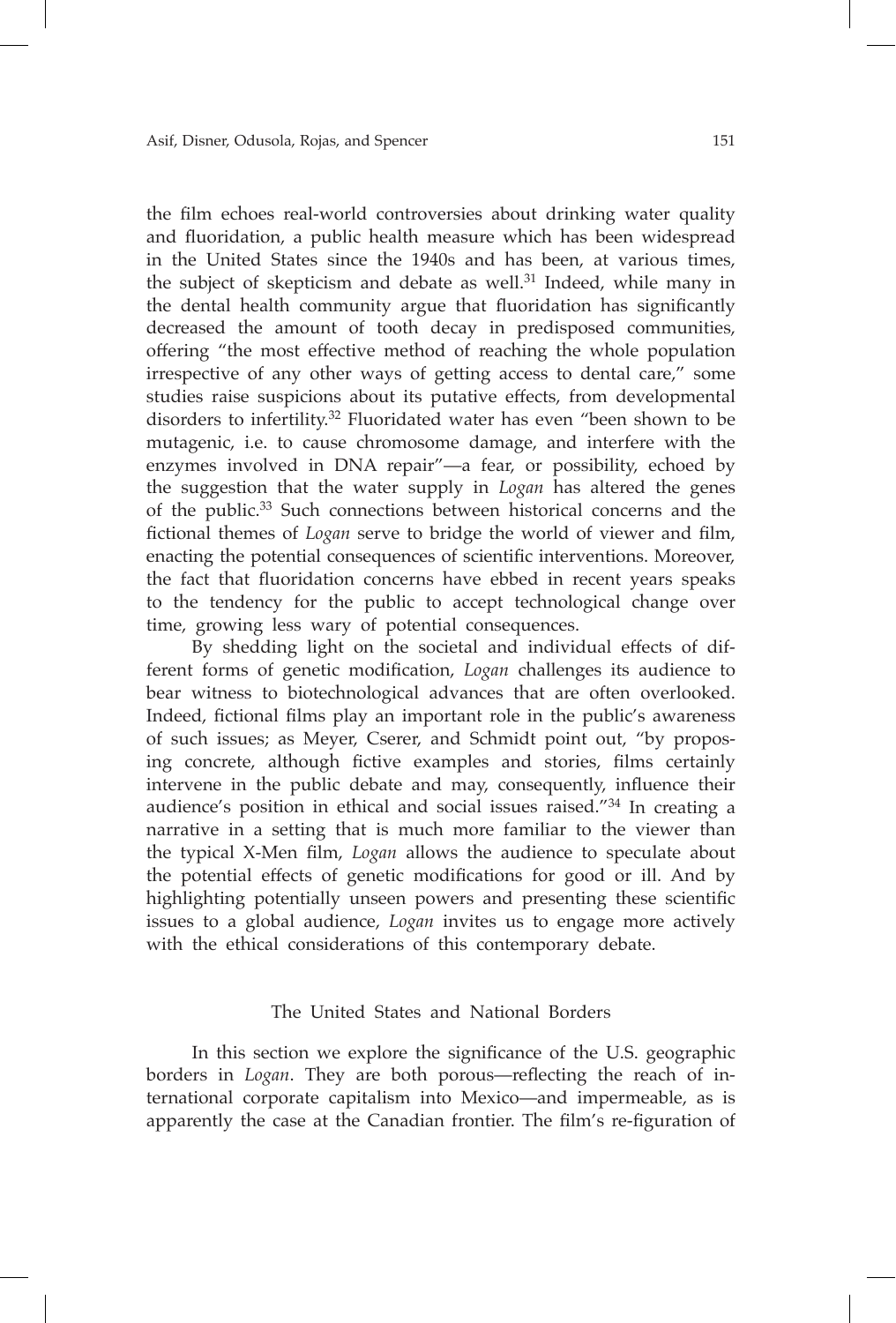national boundaries reflects an evolving conception of American ideals in the superhero genre, with a timely interrogation of the narrative of American exceptionalism.

The superhero genre in the United States traditionally reflects and engages with both the ethos of American values and the mythos of American exceptionalism. As Alaniz describes, the superhero comic represents "a rich 'mirror universe' of American society,"35 with superheroes themselves creating a "shorthand not only for American popular culture, but for American values and their perception as . . . fascism as well."36 The X-Men, in turn, offer an alternate microcosm of American society; with their ethnically diverse members from across the globe, they embody a multiculturalism that exemplifies the integration of American ideals.37 This theme is particularly relevant to the film franchise, in which the X-Men are portrayed as a primarily American team rather than the multinational collaboration depicted in the comics.38

Nevertheless, in both media, these diverse X-Men are a band of outcasts who seek to reform and improve American society. In their fight for progress, freedom, and individuality, the mutants embody the resistance against fascist dystopias. As Matt Yockey writes, "The mutant body stands in generic social difference within the national collective[,] . . . simultaneously acknowledging and accepting difference as a central tenet of the utopian enterprise of the nation."39 The comics and films often engage with American history and symbolism as well: the final battle in *X-Men*, for example, takes place at the Statue of Liberty, while the climax of both *X2: X-Men United* (2003) and *Days of Future Past* involve a confrontation with the President of the United States. Visually, thematically, and symbolically, then, the X-Men are firmly rooted within the matrix of American culture. From this standpoint they are poised to interrogate its adherence to stated ideals of inclusivity, diversity, and the battle against tyranny.

*Logan*, however, depicts neither U.S. landmarks nor the U.S. government in any meaningful capacity. Instead the nation is one which has wasted away, epitomized by the young white men who drive alongside the U.S.-Mexico border chanting "U.S.A.! U.S.A.!" in the film's opening scenes—present only in ugly jingoism (beyonduncanny timing, as the film was released precisely six weeks after President Donald Trump's inauguration). Indeed, an unethical breed of corporate capitalism dominates to the extent that the significance of the U.S. as a nation-state has waned considerably and does not function as a positive symbolic presence—perhaps an accurate portrait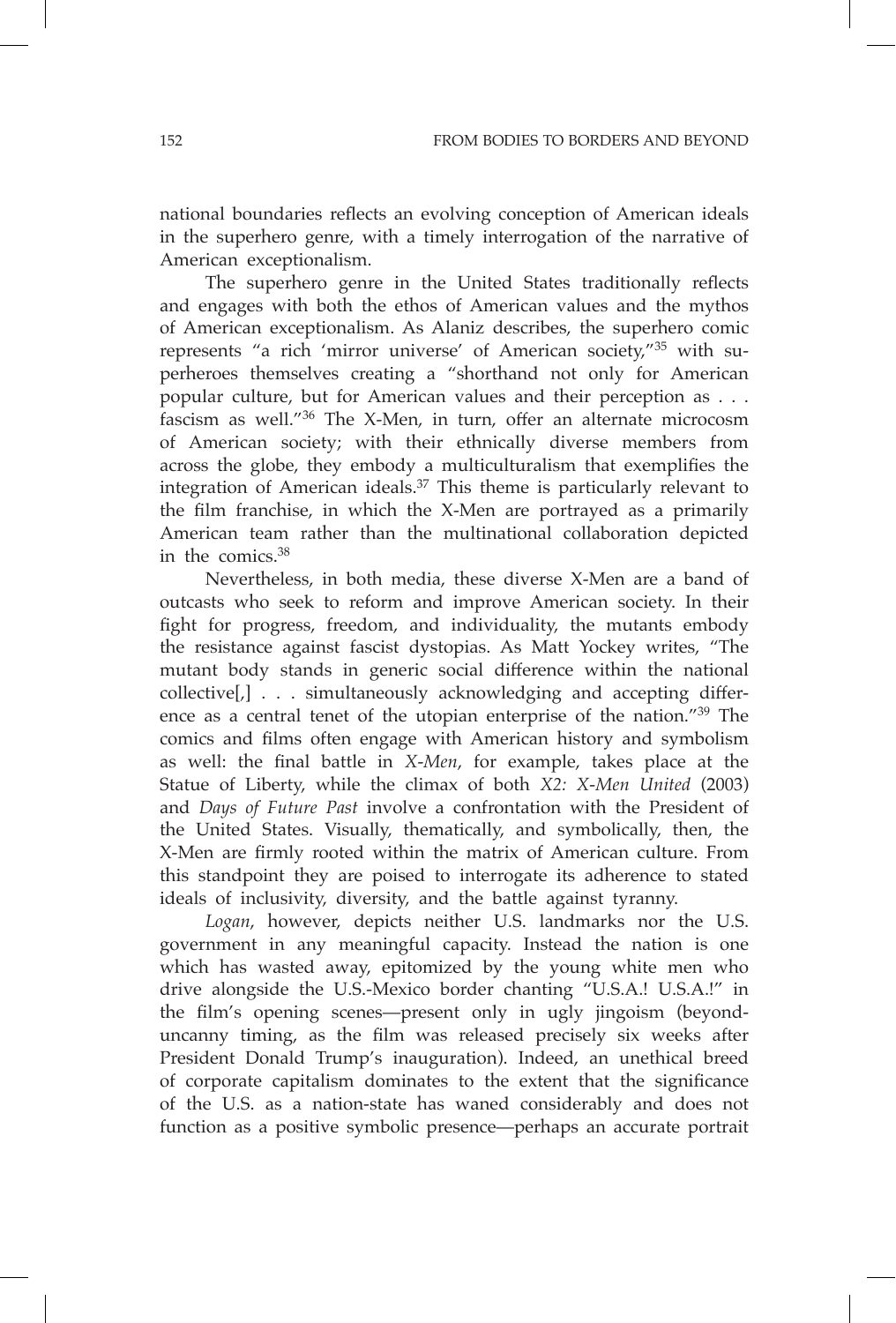of our present reality, or the inevitable consequence of neoliberalism, depending upon one's view. Here the permeability of the U.S.-Mexico border gestures toward what Gloria Anzaldúa terms "*la crisis*"40 and betrays the power of unchecked private enterprise: the American biotechnology company Alkali-Transigen can reach into Mexico, finding Logan, Xavier, and Caliban hiding in a decaying smelting plant in Juárez—a bleached skeleton, casualty of the global economy—and can conduct its weaponized mutant-breeding program in Mexico City, easily traversing both geopolitical and genetic boundaries, as its name implies (*trans-i-gen*). In its exploitation of Mexican bodies such as the mutant children and their mothers—"Mexican girls who no one can find anymore," according to Gabriela López<sup>41</sup>-Alkali-Transigen is a neocolonial force, "the worst kind of imperialism," as Kwame Nkrumah describes, representing "an attempt to export the social conflicts of the capitalist countries."42 Similar to Transigen's illicit operations in Mexico, "the result of neo-colonialism is that foreign capital is used for the exploitation rather than for the development of the less developed parts of the world."43 In *Logan*, mutantkind is only one of the victims of such neocolonialism.

When the children flee across the Mexico-U.S. border, they evoke the path of immigrants fleeing persecution and seeking a new home—a prototypical narrative of the United States. One might expect them to experience the classic X-Men struggle for survival and justice, stories which, according to Rayna Denison, "have always been about marginal characters . . . used to critique American society."44 In Yockey's words, "As physically different bodies within the physical space of the nation, the mutant calls into question their political legitimacy in the eyes of the non-mutant. In this way we see the utility of the mutant superhero as a stand-in for immigrants—or for groups labeled 'different' on ethnic or religious grounds—in American society."45 Yet, significantly, this struggle does not play out within the U.S. in *Logan*, and the film does not resuscitate a narrative of a U.S. which ultimately—often after much struggle, and always imperfectly—embraces diversity and protects those who are threatened against harm. Instead, the mutant children in *Logan* remain unseen, illegitimate in the familial sense (born of "special seeds in bottles"), in the scientific sense (referred to as "failed experiments" by their creators), and in the political sense, unworthy of protection by U.S. government and society. For *Logan* is not a recapitulation of the previous X-Men stories, and the children are not figured as immigrants—instead, they are slaves.<sup>46</sup> As Dr. Rice tells a Transigen nurse: "Do not think of them as children. Think of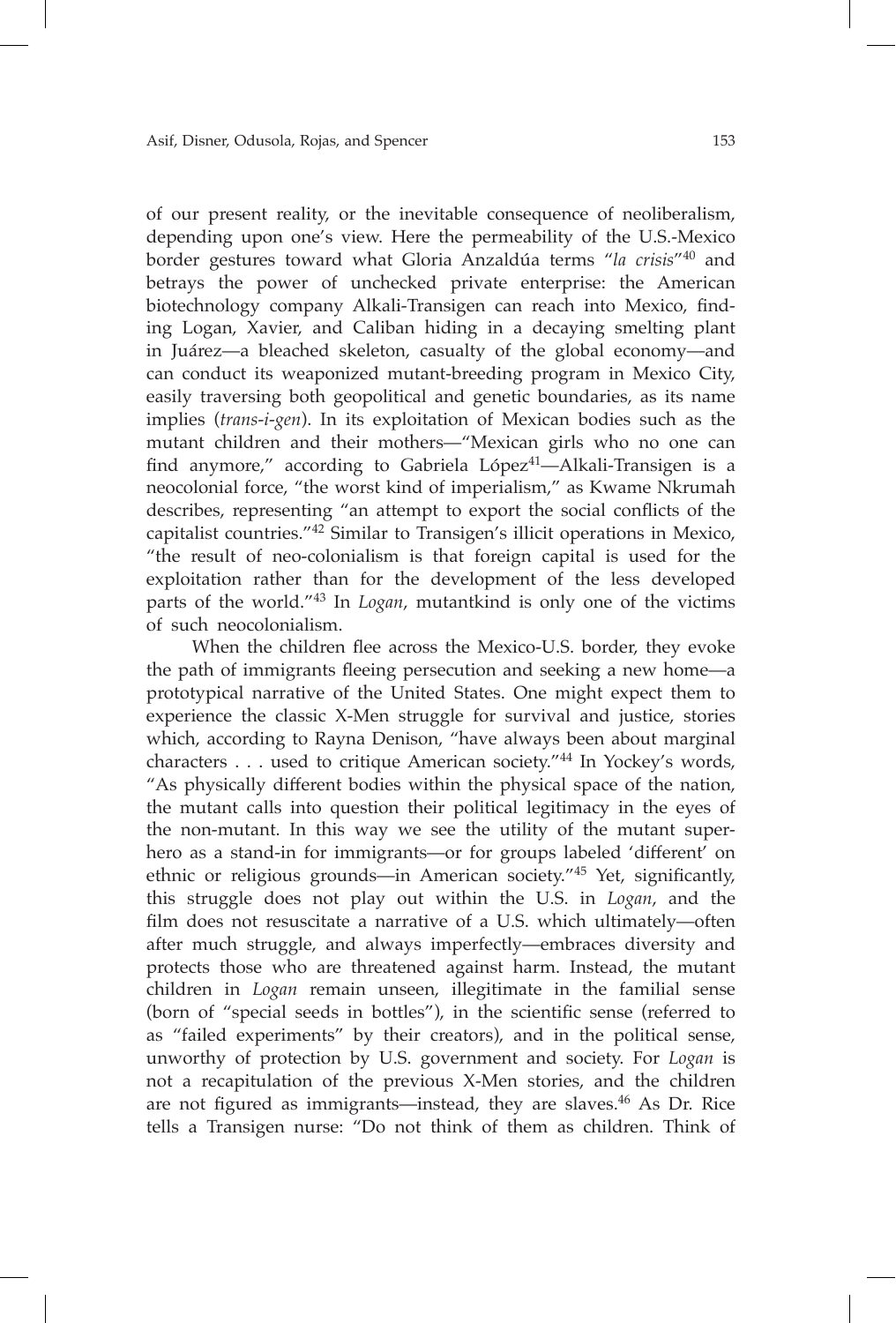them as *things*, with patents and copyrights." They are property, a form of capital, kept in captivity in a colonial outpost, exploited or disposed of as necessary. The children arrive in the U.S. not to fight for their freedom within American society but in order to escape it, following the same trajectory as some slaves did in the American South, traveling northward in a modern-day Underground Railroad to find liberation in another nation: Canada.<sup>47</sup>

The rumor of Canada as a safe space for mutants, in fact, originates from a collection of superhero comics detailing the heroic exploits of the X-Men. The mutant children of Transigen eagerly read these stories, tales which describe the mysterious location of Eden as a temporary sanctuary. Logan dismisses Eden as pure fantasy, "bullshit" that offers a distorted version of reality—but by the end of the film, he is shocked to discover that Eden does indeed exist in North Dakota. If the superhero comic, as Alaniz explains, offers "a rich 'mirror universe' of American society," then the metafictional superhero comics in *Logan* also offer the children hope—hope for a place that fosters inclusion and tolerance.<sup>48</sup> The climactic battle that takes place in Eden at the cusp of the Canada-U.S. border, therefore, becomes the politicized nexus of mutancy, the mutant body, and purported American ideals. The journey toward Eden suggests some sort of return to a natural, more innocent state separate from the rest of the U.S., an escape from Transigen's genetic exploitation. Logan's sacrificial death in the idyllic forests of Eden—his literal and metaphorical fall—offers the children a new beginning as they flee to Canada and move beyond the realm of Eden, transcending geopolitical strife and traumatic colonization. It is perhaps fitting, then, that Canada is never depicted in the film, existing instead off-screen as a mythical promised land. The children's escape into a country where Alkali-Transigen has no power not only consummates the escapee slave narrative, but also enacts a restoration of geopolitical boundaries by the end of the film. The U.S. flagrantly exploits national borders in favor of neocolonialism and corporate power, but the very existence of Canada as a nation untouched by American corruption guarantees the mutant children freedom and safety.

In its narrative of mutant children seeking freedom from the U.S. and its exploitive corporate reach, *Logan* dismantles the myth of American exceptionalism, and such historical resonance is figured in its deliberate use of the 1953 film *Shane*, which figures prominently in *Logan*. As an exemplar of the distinctly American genre of Western films, *Shane*'s protagonist fights for American values of freedom and righteousness, sacrificing to free farmers (echoed by the Munson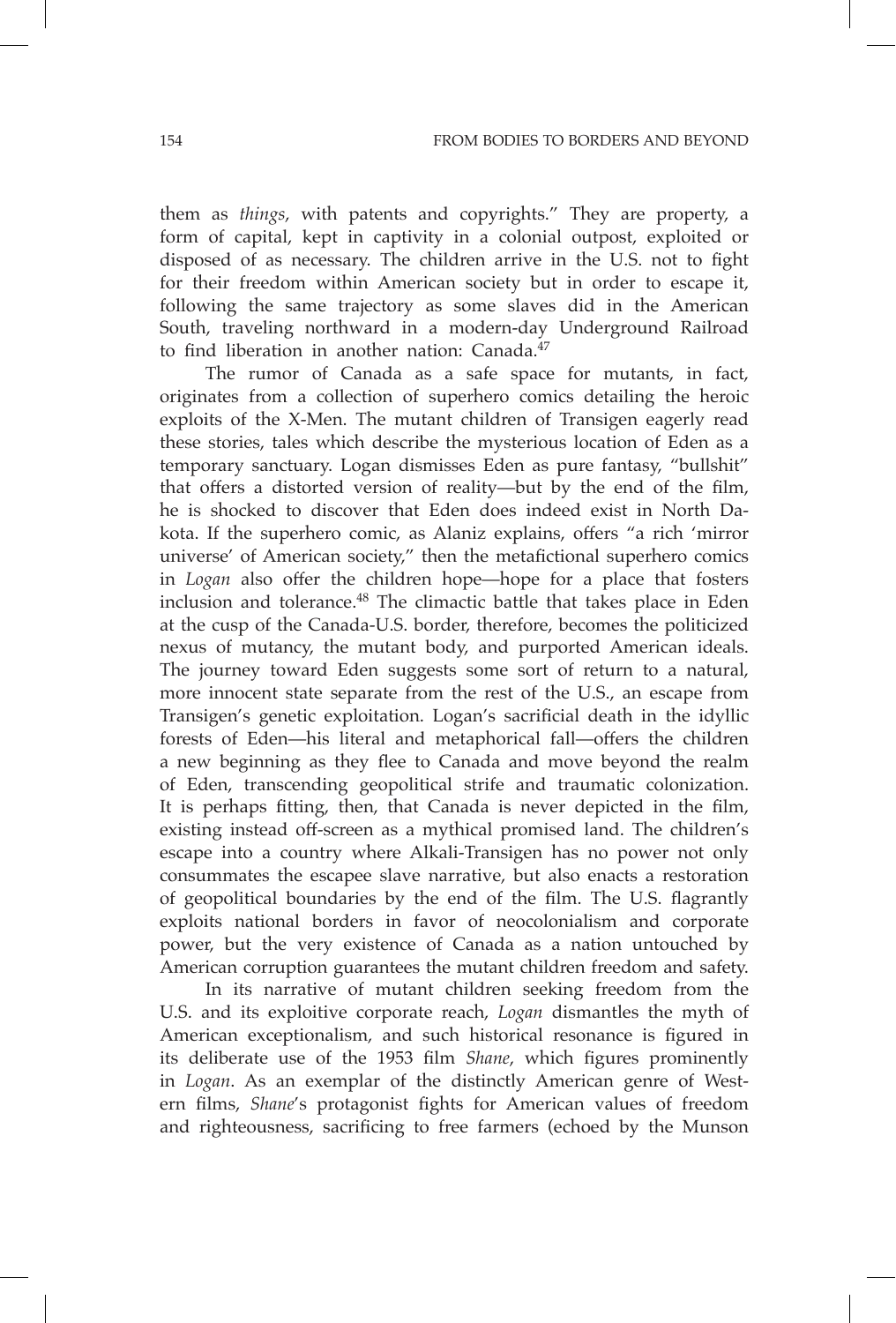family in *Logan*) from the clutches of nefarious rancher-thieves. Yet the homesteaders' putatively lawful claim to their land is of course forged by European settlers' expropriation and genocide towards Native Americans. In reenacting the premise of *Shane*, *Logan* exposes the myth of American freedom by depicting the endpoint of a nation founded upon genocide and slavery: a land in which the race of mutants is destroyed and non-mutant humans are subjugated to capitalism, controlled by corporate forces and unseen genetic modification in their food and water. With the destruction of American ideals a fresh beginning seems possible, and Logan's sacrificial death in the forests of Eden ultimately allows mutantkind to start anew, giving the children an opportunity to forge their own path in his own homeland, Canada. As the Mexico-U.S. border dissolves in the face of corporate capitalism, the U.S.-Canada frontier becomes curiously inviolable, restoring a safe haven for the children and guaranteeing the future of mutantkind.

# Race, Gender, and Futurity

The lasting popularity of the X-Men may lie in its allegorical flexibility, its firm message of tolerance and acceptance, or both. Mutancy has served as an allegory for various forms of Otherness, but in all incarnations of the X-Men, "[t]he Other is not represented monolithically and consistently; instead, it is a shifting signifier, a moving target that blurs the boundaries between in-group and out-group, dominant and subdued."49 This capaciousness has made the X-Men an all-encompassing metaphor for internally diverse marginalized communities who face pressing social justice issues, including those facing ableism, homophobia, and most notably racism. In this section, we examine how *Logan* departs from its filmic predecessors and breaks boundaries with its depiction of race and gender. Furthermore, we discuss how *Logan* addresses medicine's historical exploitation and abuse of racial minorities and provides an avenue for social justice.

Created by Stan Lee and Jack Kirby, the X-Men comic book series was first published in 1963—yet most readers forget that this incarnation was largely a failure, nearly unrecognizable from contemporary depictions of the X-Men. The original run, with its cast of all-white characters, struggled to gain popularity and attract sales, after which it was discontinued in the late 1960s. The X-Men series, however, soon reappeared in 1975—after the African-American Civil Rights Movement—under the direction of Len Wein, Chris Claremont,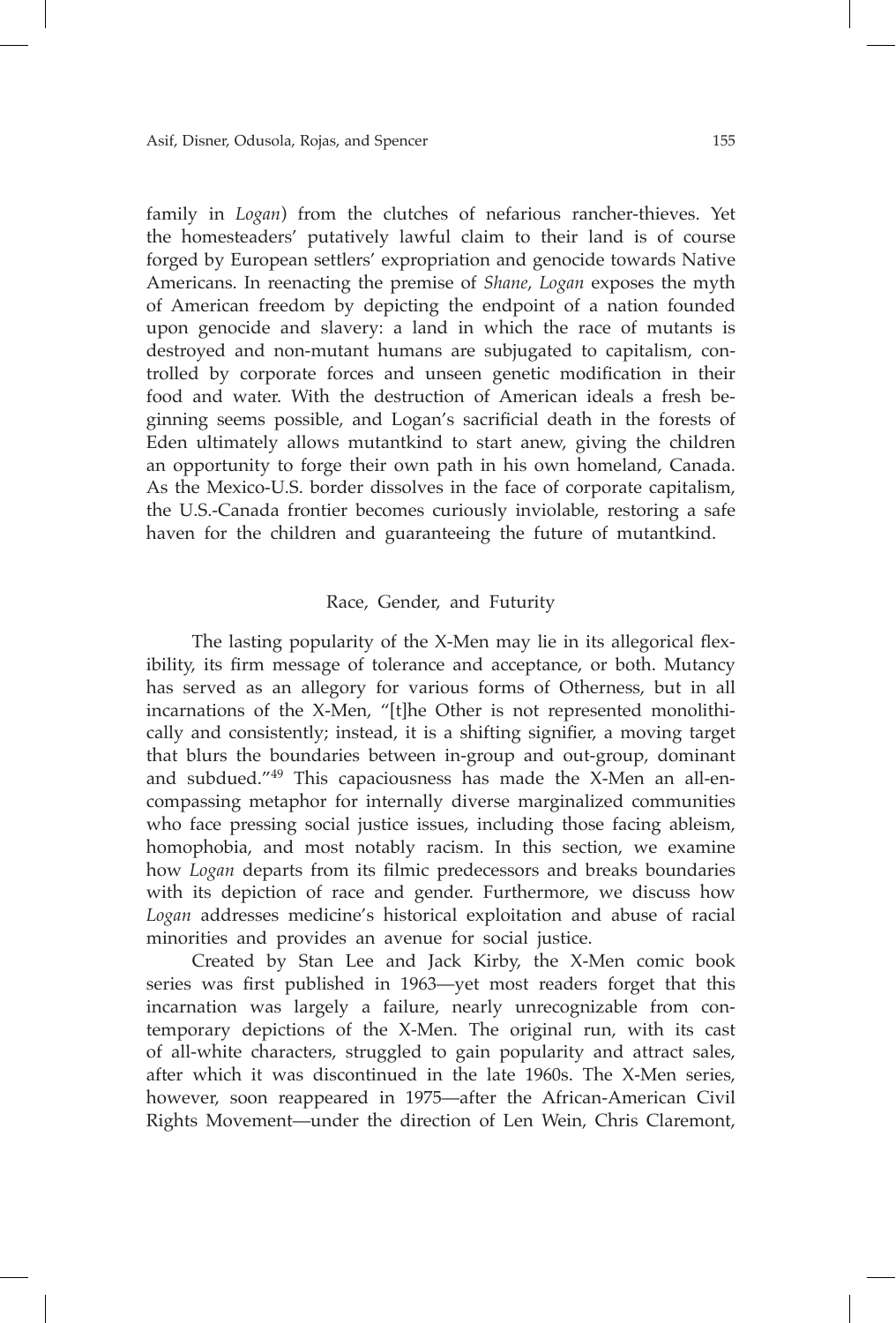and Dave Cockrum, along with a more diverse group of superheroes and a social consciousness that arguably contributed to its success. As Ramzi Fawaz argues, "In the case of the original *X-Men*, the failure to explicitly articulate mutation to race, gender, and sexuality evacuated the political purchase of the category by leaving it an empty placeholder for a variety of real-world difference. . . . By expanding the racial, geographic, and gender makeup of the mutant species to include characters and identities previously ignored by the series, the new *X-Men* articulated mutation to the radical critiques of identity promulgated by the cultures of women's and gay liberation."<sup>50</sup>

Although race is the most common paradigm used to understand the X-Men—certainly within the fan community—this interpretation comes with certain flaws, inconsistencies, and troubling implications. The white characters of Professor Xavier and Magneto, for example, have long been viewed as representing civil rights activists Martin Luther King, Jr. and Malcolm  $\hat{X}$ , respectively. This provocative allegory is not only imperfect, but also contributes to white hegemony and the erasure of Black bodies in the X-Men franchise.<sup>51</sup> Indeed, "[t]o appropriate these philosophies onto the bodies of white mutants is to both whitewash these struggles and to do very little to challenge the structures of power themselves."52 Furthermore, by chronicling the heroic exploits of white male heroes, the comic book series misuses its own metaphor and even allows white male readers to "appropriate a discourse of marginalization."53 Following this critique, rather than advocating tolerance and empowering racial minorities, the X-Men franchise paradoxically depicts a whitewashed narrative that may even contribute to reverse racism.

These issues are manifest in the films as well. By placing white characters at the center of its films, the X-Men franchise "distanc[es] its struggle for equality from the civil rights struggles that it liberally borrows from."54 As Jason Smith argues, the X-Men films appropriate a civil rights narrative and adopt a "white racial frame" that "values and privileges the white racial category over other racial groups."<sup>55</sup> The white racial frame is primarily achieved through the character of Logan, who represents the white savior and embodiment of hegemonic masculinity. Logan is perhaps the most iconic member of the X-Men; besides Deadpool, he is currently the only X-Men character to headline his own solo films, which include *X-Men Origins: Wolverine* (2009), *The Wolverine* (2013), and *Logan* (2017). For the audience, Logan becomes "an anchor point for a majority of the action scenes and a protagonist for most of the X-Men films' plots."56 With his muscular frame and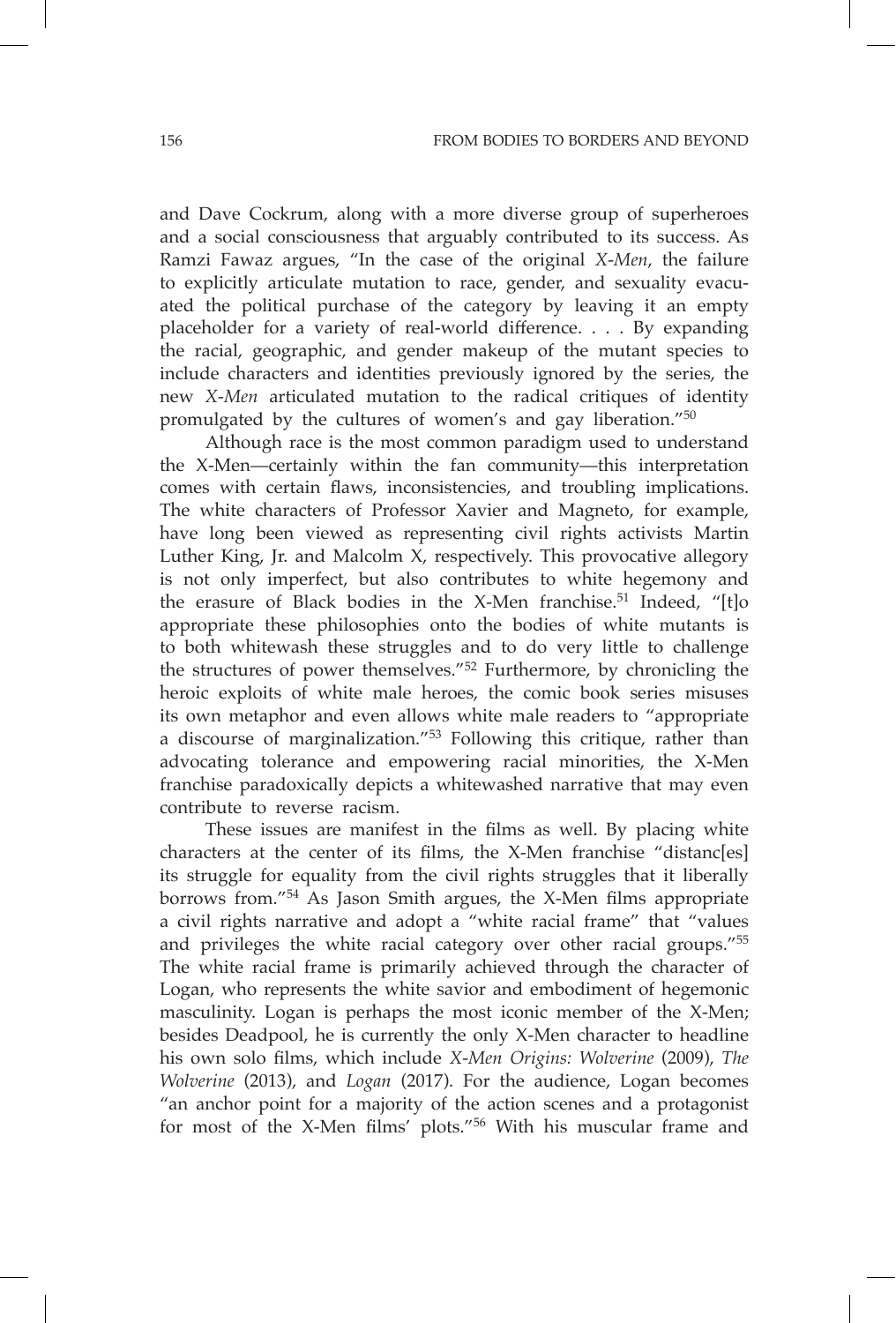aggressive behavior, Logan represents "nostalgia for a morally absolute brand of dangerous masculinity."57 These characteristics are present in *Logan* as well: although weak and aged, Logan is still the titular character, adopting the role of a white Western outlaw raging against authority and injustice.

Whereas Logan is the most prominent character in the X-Men film franchise, his fellow mutants of color are relegated to limited roles. Nonwhite characters are often depicted as villains: Magneto's Brotherhood of Mutants in *The Last Stand* is largely composed of racial minorities, while an Egyptian mutant called En Sabah Nur serves as the primary antagonist in *X-Men: Apocalypse* (2016). When nonwhite mutants do appear as allies of the X-Men, they are usually sidelined with minimal screen time. The Black mutant Darwin, for example, is the first character to die in *First Class*, while Storm, a powerful Black mutant and matriarch in the comics, has a significantly reduced role in the films.58 The disparity between the depictions of white and nonwhite mutants in the film franchise is most noticeable in *Days of Future Past*, which explores the concept of futurity by taking place in two different timelines. While Logan travels back in time to 1973 in order to rewrite history with the help of white mutants, the remaining X-Men join forces with a group of nonwhite mutants at a Chinese temple in the dystopian future. In the climactic final battle against the Sentinels, every single mutant of color—including Storm—dies protecting the temple, while virtually all of the white mutants survive. As the Brazilian mutant Sunspot tells the X-Men in an alternate version of the film called *The Rogue Cut*, "You're asking us to sacrifice our lives for a future we might not even be a part of."59 The deaths of only the non-white mutants "feels particularly uncomfortable in a series based on the value of diversity and the wrongheadedness of prejudice," and also contributes to the white racial frame and erasure of people of color in the future.60 By the end of both versions of the film, in which history is rewritten and the dystopian tomorrow averted, Storm is the only mutant of color shown to be alive in the alternate future. Indeed, the fate of Sunspot and the other mutants of color in the new timeline is never explained. Although *Days of Future Past* creates a time-bending narrative complete with "endless possibilities and infinite outcomes," the film is ultimately limited in scope, reinscribing racial minorities in liminal roles and denying them access to a better future.

*Logan*, however, addresses the white racial frame by blurring ethnic boundaries and including pivotal characters who are also racial minorities. The mutant children are multiracial and multi-gendered,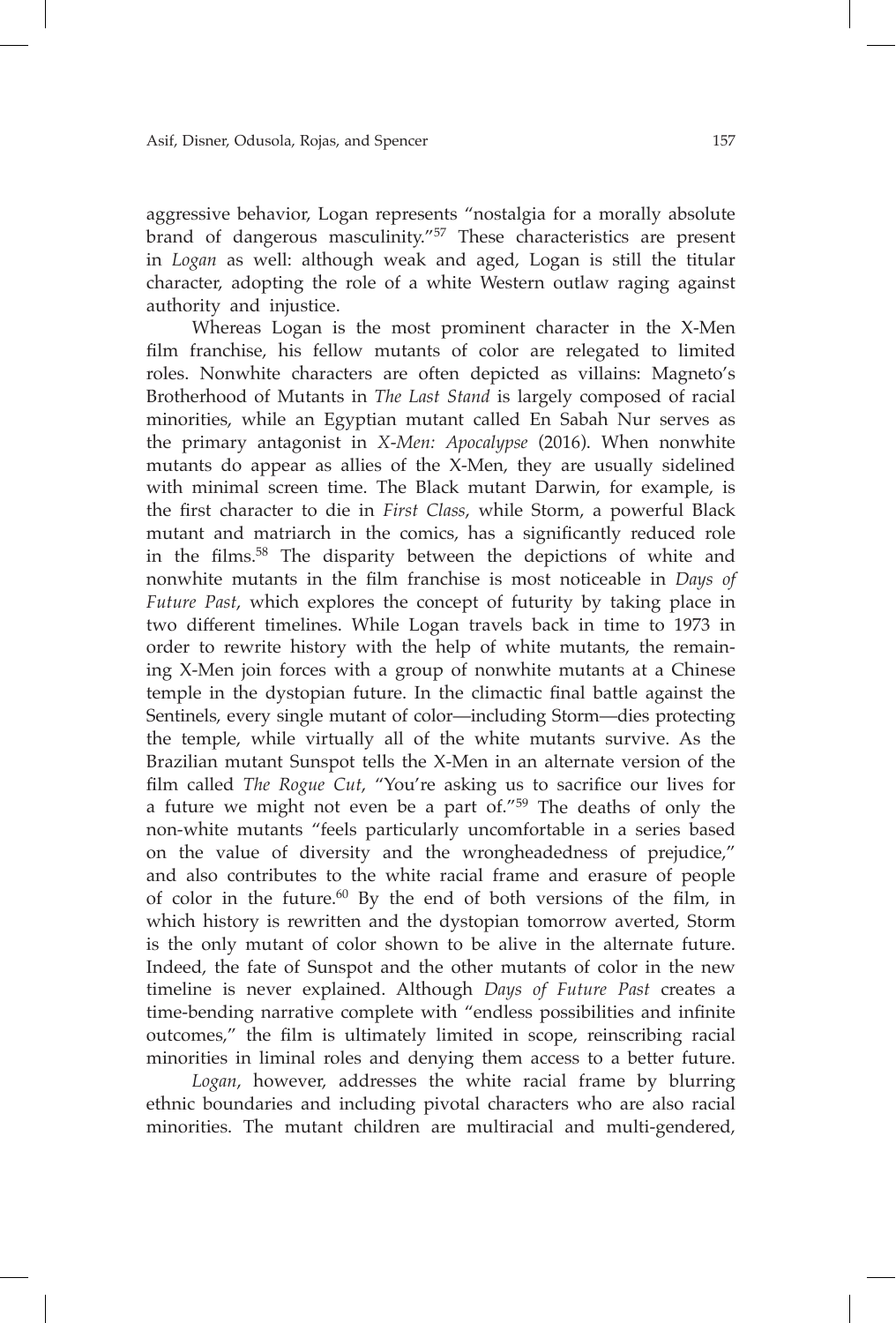composed of Black and brown boys and girls—essentially human chattel owned by Transigen, as we have discussed, subject to inhumane tests and experiments in order to transform them into weapons. The corporation not only seeks to euthanize the mutant children, but also kills Mexican nurse Gabriela López and the Black Munson family who attempt to defend their mutant guests. This explicit suffering and persecution of bodies of color by Transigen echoes the long history of scientific exploitation of racial minorities and medical justification of such abuse. $61$  By depicting these mixed-race mutants as sympathetic protagonists who are victims of the military-industrial complex, *Logan*  moves the issues of race and social justice from troubling allegorical interpretation to the forefront of the narrative.

By the end of *Logan*, the deaths of Xavier and Logan—white patriarch and son—ultimately sacrifice the masculine emphasis and white racial frame that have shaped the X-Men franchise. While Logan's death for the mutant children's sake incontrovertibly enacts a white male savior trope, it also represents an act of paternal love that subverts the "singular, biological, and essential notion of traditional white maleness" with which he has often been associated.<sup>62</sup> The death of Wolverine, in fact, allows Laura—a female mutant of color who is just as capable as her white male progenitor—to finally assume his mantle; after all, Laura is the one who successfully kills the evil clone X-24 during the film's climax. Laura's role as a powerful mutant who becomes Logan's successor is a refreshing twist in the X-Men film franchise, especially since previous depictions of female mutants often involve them being disempowered or existing as objects of desire.<sup>63</sup> In a world without Logan, his daughter Laura—young, female, and Latinx—becomes the embodiment of boundless potential.

With Xavier and Logan sacrificing their lives, the film shifts the white racial frame in order to move towards a multiracial and multigendered future. The conclusion of *Logan* is essentially the opposite of that of *Days of Future Past*: rather than showing white mutants survive at the expense of characters of color, *Logan* depicts a future in which the mutants of color succeed and survive. The journey of these multiracial children—from Mexico to Canada, danger to safety, persecution to liberation—ultimately echoes the possibilities of racial and social reimaginings proposed by "visionary medicine." A radical epistemological framework that combines speculative fiction and racial justice, visionary medicine advocates for "a type of practice that breaks from medicine's racist and colonialist past, a type of practice that recognizes and commits to addressing present-day injustices and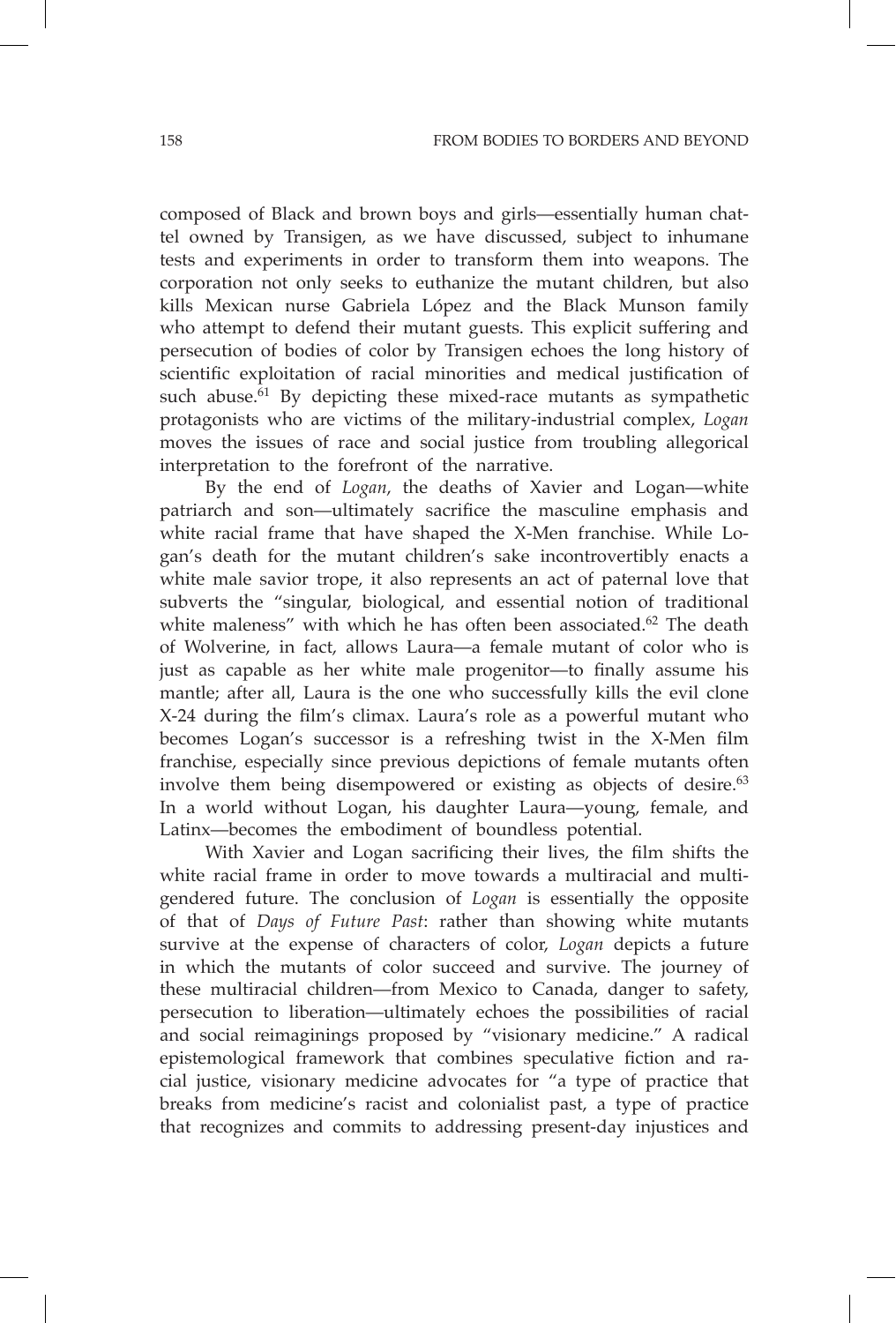imagining more just futures for all" through the "disrupt[tion] [of] traditional boundaries of difference."<sup>64</sup> The final shot of the film is particularly powerful in this light, focusing on Logan's grave as the children cross the border into Canada, unbounded and unrestrained, in search for a better life free from oppression. Thus the film recapitulates the sacrificial narrative of *Shane*, but now in the service of multiracial and multi-gendered children rather than a group of white homesteaders (who themselves have stolen the land from Native Americans). Indeed, the struggle for racial justice which the X-Men franchise so heavily evokes crosses a crucial boundary in *Logan*; by sacrificing the white racial frame predominant in the series, suffering Black and brown bodies inherit the future and represent the sole hope for mutantkind.

## Conclusion

In his 2006 analysis of *The Last Stand*, radio journalist Mike Pesca argues that although the climactic finale presents a mirror on contemporary social issues, the film still holds this reflection at a distance. Summarizing a claim made by other critics of the genre, $65$ Pesca concludes that "the escapism of super heroes and flaming cars, or just watching any story in two dimensions, makes it hard for us to truly engage in a debate, no matter how well presented."<sup>66</sup> More than a decade after the conclusion of the original X-Men film trilogy, *Logan* offers a response to this critique by taking as its setting a world that is eerily similar to our very own. Rather than providing an escapist superhero spectacle, *Logan* presents a grounded reality laden with pressing social, political, and bioethical themes. The film's sense of self-awareness is particularly reminiscent of comic book stories that began to appear following the mid-1950s, a period of time known as the Silver Age. Although Benjamin Woo argues that terms such as "Silver Age" and "Golden Age" are misleading and unable to properly demarcate historical eras, they continue to play an integral role in fan culture and market discourses.<sup>67</sup> As Charles Hatfield describes, "Silver Age superhero comics differed from their Golden Age forebears in that they exhibited self-consciousness about the genre—that is, a historical memory and reflexive self-awareness, an understanding that superhero comics constitute a discrete genre with an experienced audience and with conventions that are at once generative and restrictive."<sup>68</sup>

Building upon traditional superhero tropes of corporeal and social boundaries, *Logan* engages with them in new ways, often effecting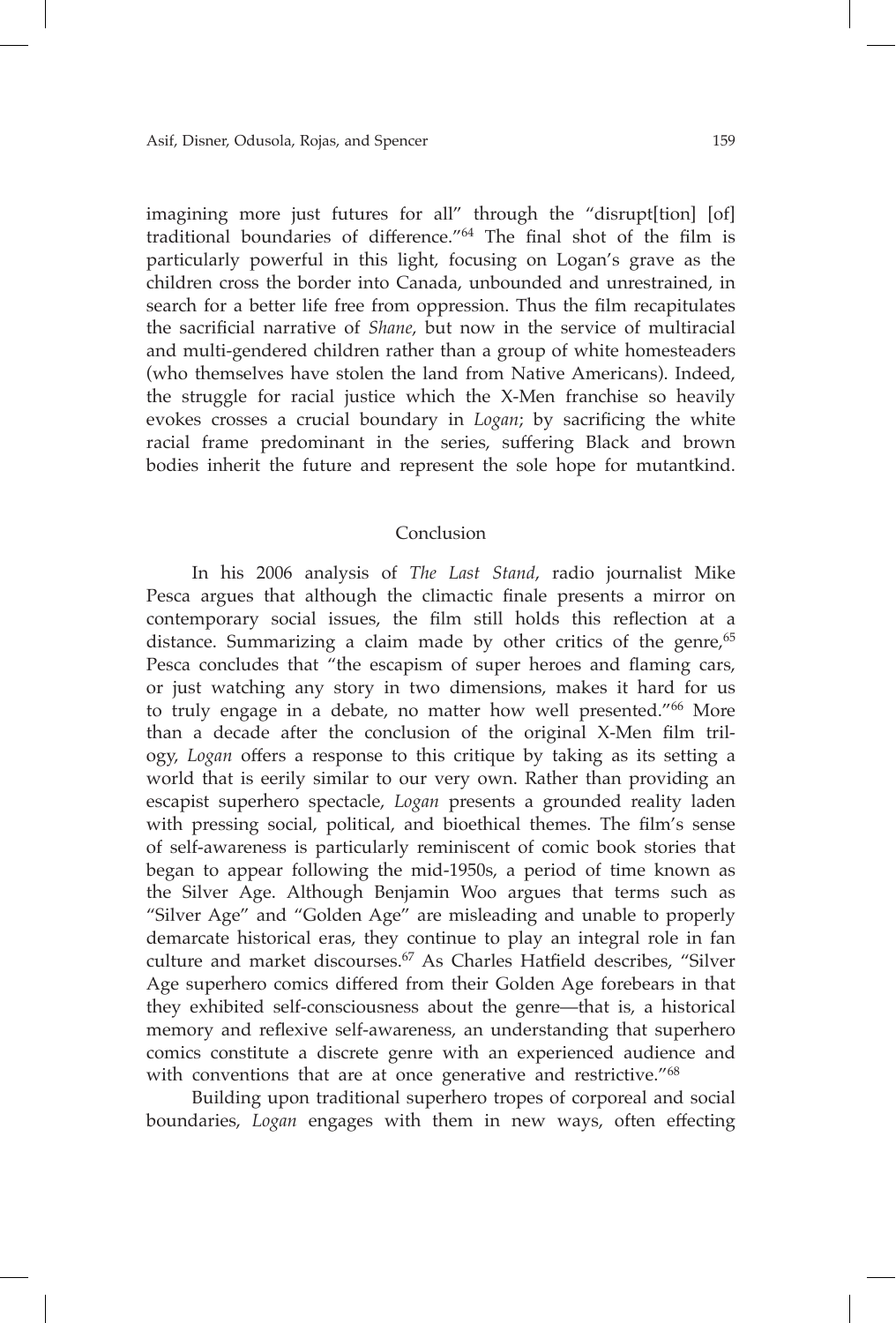new models and inverting old tropes. Moreover, *Logan* demonstrates that contemporary issues such as disability, genetic modification, geopolitics, and race are interconnected and intertwined, their boundaries permeable and porous. The ailing mutant body is juxtaposed with Transigen's biotechnological innovations and eugenic practices, which in turn push against geopolitical borders and challenge American exceptionalism. Likewise, the shifting matrix of geopolitical barriers parallels the mutant body's ability to redefine racial boundaries and change the future. Indeed, any single interpretive stance is insufficient and reductive; although we have divided our paper into respective sections dedicated to a specific theme, these boundaries must be breached, as each topic cannot be fully examined without invoking the others.

Similarly, with its pervasive reflexivity, the film breaches personal boundaries and refuses to relieve the viewer of discomfort or implication. Perhaps the film becomes a cyborg in and of itself, a film that is more than just a film, an entity composed of what Donna Haraway describes in "A Cyborg Manifesto" as "transgressed boundaries, potent fusions, and dangerous possibilities which progressive people might explore as one part of needed political work."69 Indeed, *Logan* is redolent with topical political messages that must be recognized and examined, a fact acknowledged by the film's own cast. As Patrick Stewart, who portrays Professor Xavier, stated at the 2017 Berlin International Film Festival, "We are affected by the changing times. You present your part as a person influenced by the times. . . . If people want to take messages from this film, then we have done a good job."<sup>70</sup>

As a staple of popular culture, X-Men narratives such as *Logan*  both reflect and inform our understanding of superheroes, power, and health. The individual responses evoked by the film can be used as a powerful educational tool as well as a means of reevaluating personal views and prejudices. These tales offer us the opportunity to become more aware of how boundaries are constituted in our own society, experience, and reality. The X-Men franchise has always been imbued with allegorical resonance, but the world of *Logan* comes closer to the world of the spectator than previous films. *Logan* crosses our own personal boundaries and evokes an uncanny closeness through its storyline and characters, causing us discomfort at our implication. As Haraway explains about the dueling natures of the cyborg, "This is a struggle over life and death, but the boundary between science fiction and social reality is an optical illusion."71 With its timely themes and pedagogical utility, *Logan* represents a cinematic achievement that com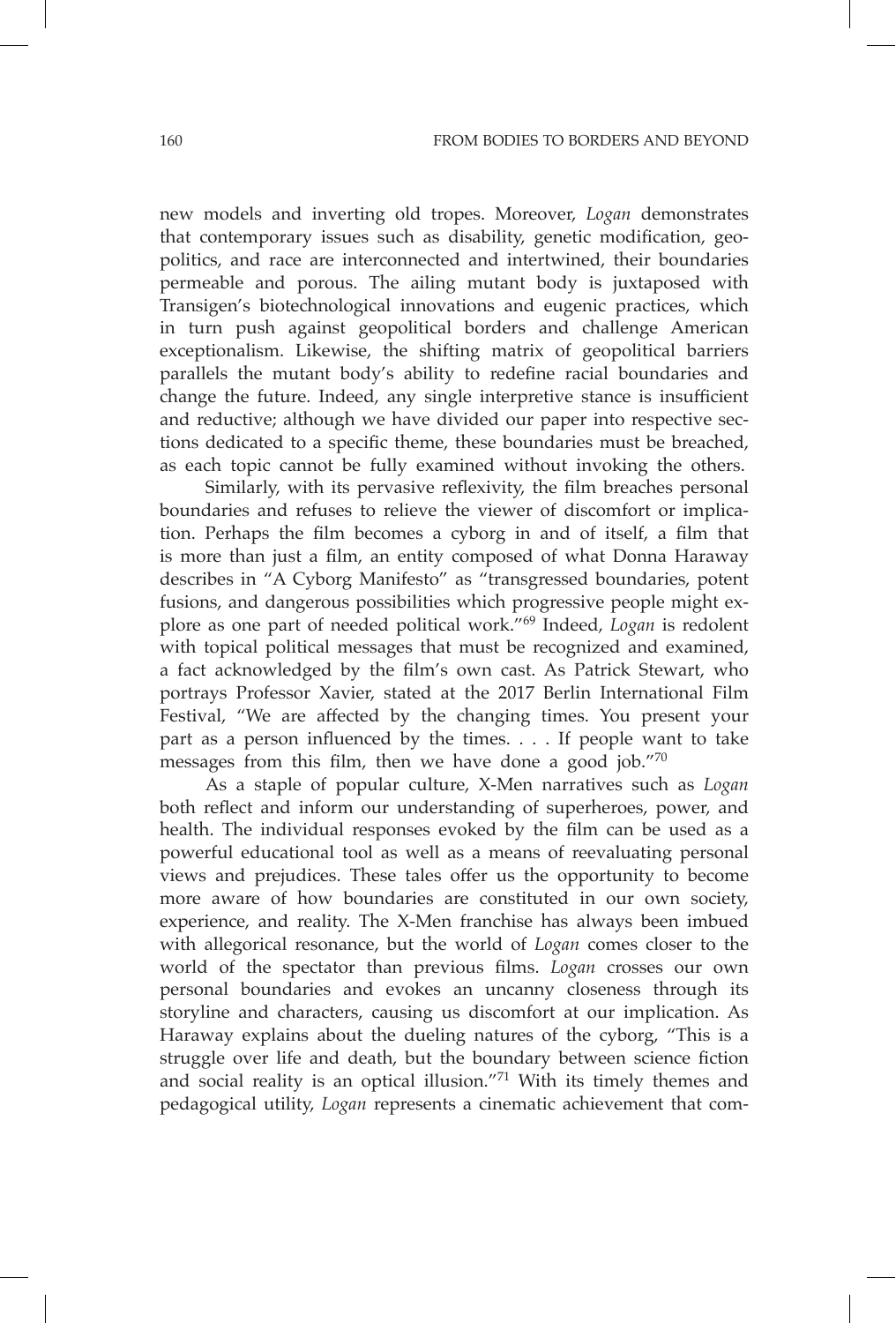pels us to expand our horizons, broaden our perspectives, and better understand—perhaps even overcome—our own boundaries.

### **NOTES**

1. The future of the X-Men film franchise is currently unclear given the 2019 acquisition of 21st Century Fox by The Walt Disney Company (Kit and Couch, "X-Men Franchise").

2. Wittmer, "Why Critics."

3. The 2017 film is loosely inspired by the events of the 2008 comic book storyline *Old Man Logan*, set in an alternate future in which superheroes have been vanquished by supervillains.

- 4. Brown, "Supermoms?" 78.
- 5. Snyder and Mitchell, *Cultural Locations*, 167.
- 6. Alaniz, *Death, Disability, and the Superhero*, 6.
- 7. Bukatman, "X-Bodies," 68.
- 8. Bukatman, "X-Bodies," 51.
- 9. Alaniz, *Death, Disability, and the Superhero*, 31.
- 10. Alaniz, *Death, Disability, and the Superhero*, 36.
- 11. Benham, "Reframing Disabled Masculinity," 169.
- 12. Alaniz, *Death, Disability, and the Superhero*, 87.
- 13. Alaniz, *Death, Disability, and the Superhero*, 88.
- 14. *X-Men: The Last Stand*.
- 15. Ilea, "Mutant Cure," 176.
- 16. Alaniz, *Death, Disability, and the Superhero*, 88.
- 17. Bukatman, "X-Bodies," 68.
- 18. Bukatman, "X-Bodies," 73.
- 19. *Logan*.
- 20. Garland-Thomson, "Seeing the Disabled," 347.
- 21. Alaniz, *Death, Disability, and the Superhero*, 6.
- 22. Kirby, "Devil in Our DNA," 85.
- 23. *Logan.*
- 24. *Logan*.
- 25. Burnett, "Mad Genetics," 59.
- 26. Kirby, "Devil in Our DNA," 83.

27. An online blog post by Synthego, a genome engineering company that provides RNA kits designed for CRISPR genome editing and research, considers "how CRISPR could create a new generation of X-Men superheroes." The blog post muses, "[I]t is possible that CRISPR technology could be the route that would allow us to start selecting our own superpowers. . . . You may not be creating the X-Men, but you'll be creating the mutants that will become the superheroes of your research!" (Gardner, "Real-Life X-Men").

28. Schenk et al., "Influence of Perceived Benefits," 263.

29. Schenk et al., "Influence of Perceived Benefits," 264.

30. Forsberg, "Value Pluralism," 95.

31. Dr. Rice's fluoridation-like scheme in *Logan* is presaged by Brigadier General Jack D. Ripper's monologue in the classic 1964 film *Dr. Strangelove*: "Fluoridation is the most monstrously conceived and dangerous communist plot we have ever had to face. . . . A foreign substance is introduced into our precious bodily fluids without the knowledge of the individual. Certainly without any choice."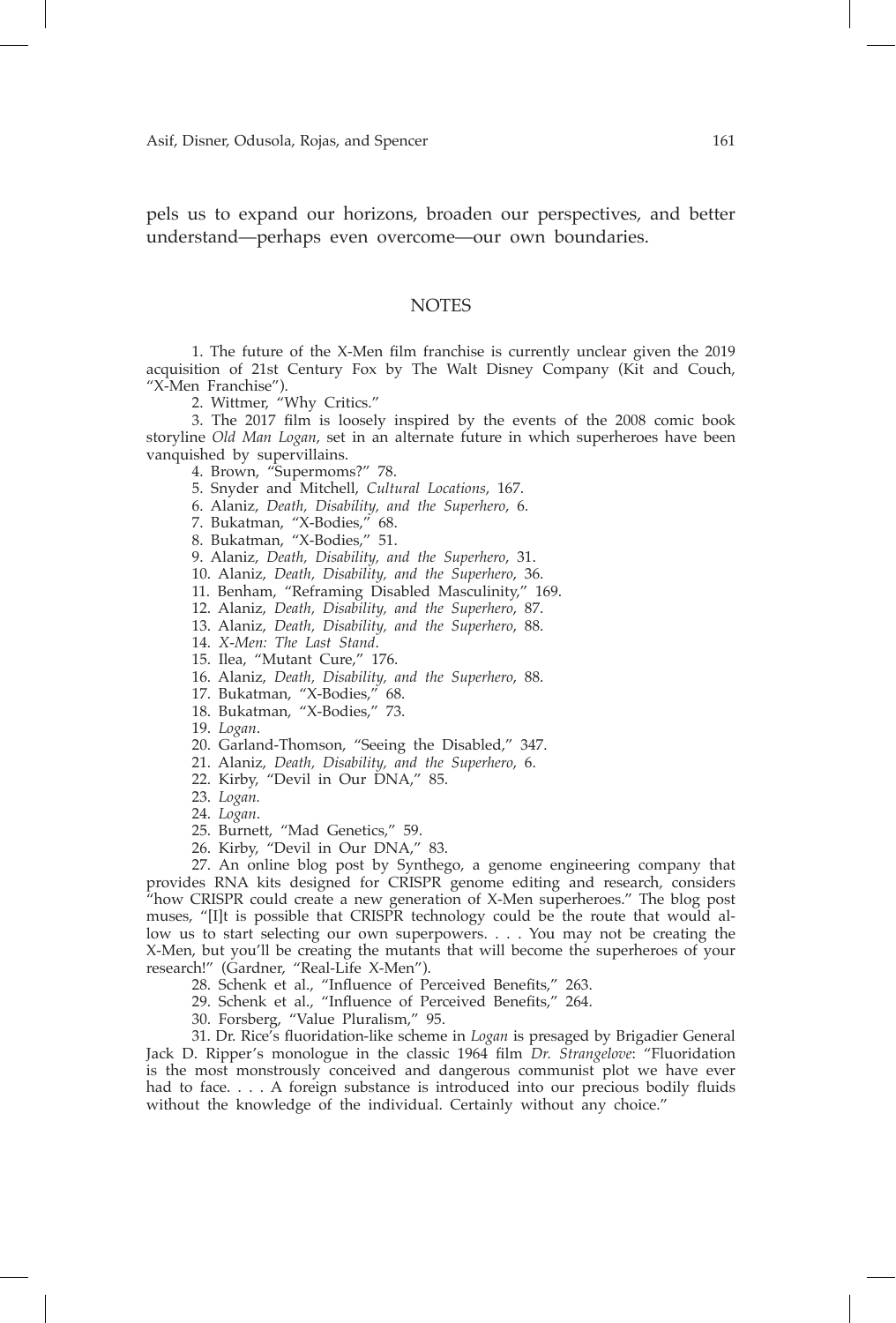32. Ateş and Özer, "Ethical Approach," 173. Ateş and Özer cite a number of studies that detail the possible side effects of water fluoridation, which include fluorosis, hypothyroidism, neurotoxicity, and altered mental behavior and metabolism. 33. Ateş and Özer, "Ethical Approach," 173.

34. Meyer, Cserer, and Schmidt, "Frankenstein 2.0," 14.

35. Alaniz, *Death, Disability, and the Superhero*, 8.

36. Alaniz, *Death, Disability, and the Superhero*, 4.

37. Lyubansky, "Prejudice Lessons," 76–77.

38. Yockey, "Mutopia," 5.

39. Yockey, "Mutopia," 5.

40. Anzaldúa, *Borderlands*, 10.

41. *Logan*.

42. Nkrumah, *Neocolonialism*, xi–xii.

43. Nkrumah, *Neocolonialism*, x.

44. Denison, "(Trans)national X-factor," 67.

45. Yockey, "Mutopia," 9.

46. Dr. Ben Carson, Secretary of Housing and Urban Development in the Trump administration, referred to slaves in the United States as "immigrants" in March of 2017, provoking intense critique for denaturing the historical reality of slavery. Dr. Carson later retracted the usage (Stack, "Ben Carson").

47. Speaking of the popular 2017 television adaptation of *The Handmaid's Tale*, author Margaret Atwood explains that "Canada has historically been the place you run away to. So that's why you run away to it in *The Handmaid's Tale*. People are running away to it right now, following an historic pattern" (Warkentin, "Margaret Atwood").

- 48. Alaniz, *Death, Disability, and the Superhero*, 8.
- 49. Bucciferro, "Mutancy," 211.
- 50. Fawaz, *New Mutants*, 145.
- 51. Lyubansky, "Prejudice Lessons," 87.
- 52. Pasco, Anderson, and DasGupta, "Visionary Medicine," 248.
- 53. Shyminsky, "Mutant Readers," 389.
- 54. Smith, "Mutating Minorities," 185.
- 55. Smith, "Mutating Minorities," 182.
- 56. Smith, "Mutating Minorities," 189.
- 57. Shyminsky, "Mutant Readers," 397.
- 58. Cocca, "Containing the X-Women," 83.
- 59. *X-Men: Days of Future Past: The Rogue Cut*.
- 60. Cocca, "Containing the X-Women," 83.

61. In *Imperial Hygiene*, Alison Bashford also interrogates boundaries in relation to public health and colonialism, nationalism, and racism. She argues that these historical intersections took the form of "national borders, immigration restriction lines, quarantine lines, racial *cordons sanitaires* and the segregative ambitions of a grafted eugenics and public health," spaces that perpetuated "identities of inclusion and exclusion, of belonging and citizenship, and of alien-ness" (1–2).

62. Shyminsky, "Mutant Readers," 398.

- 63. Cocca, "Containing the X-Women," 86.
- 64. Pasco, Anderson, and DasGupta, "Visionary Medicine," 247, 250.
- 65. Bowden, "Why Are We Obsessed."
- 66. Pesca, "Are *X-Men*."
- 67. Woo, "Age-Old Problem," 269.
- 68. Hatfield, "Superheroes," 18.
- 69. Haraway, "Manifesto," 12–13.
- 70. Meza, "Hugh Jackman."
- 71. Haraway, "Manifesto," 8.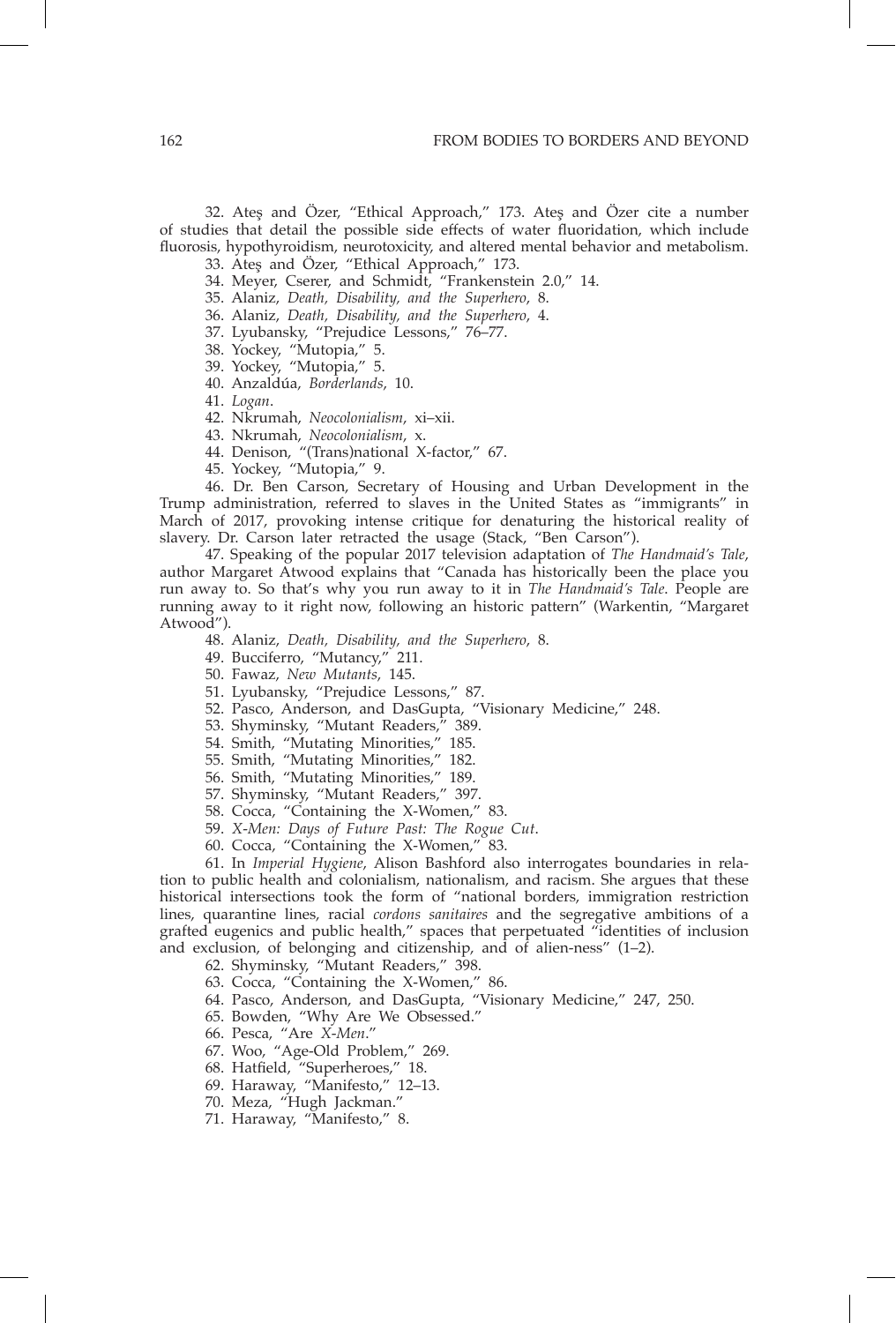## **BIBLIOGRAPHY**

- Alaniz, José. *Death, Disability, and the Superhero: The Silver Age and Beyond*. Jackson: University Press of Mississippi, 2015.
- Anzaldúa, Gloria. *Borderlands/La Frontera: The New Mestiza*. San Francisco, CA: Aunt Lute Book Company, 1987.
- Ateş, Asude, and Çiğdem Özer. "Ethical Approach to Fluoridation in Drinking Water Systems of UK and Turkey." *Journal of Agricultural and Environmental Ethics* 30, no. 2 (2017): 171–78.
- Bashford, Alison. *Imperial Hygiene: A Critical History of Colonialism, Nationalism and Public Health*. New York: Palgrave Macmillan, 2004.
- Benham, Jessica. "Reframing Disabled Masculinity: Xavier as Marvel's Supercrip." In *The X-Men Films: A Cultural Analysis*, edited by Claudia Bucciferro, 165–78. Lanham, MD: Rowman and Littlefield, 2016.
- Bowden, Mark. "Why Are We Obsessed With Superhero Movies?" *The New York Times*, July 6, 2018. https://www.nytimes.com/2018/07/06/opinion/sunday/ ant-man-wasp-movies-superheroes.html.
- Brown, Jeffrey A. "Supermoms? Maternity and the Monstrous-feminine in Superhero Comics." *Journal of Graphic Novels and Comics* 2, no. 1 (2011): 77–87.
- Bucciferro, Claudia. "Mutancy, Otherness, and Empathy in the X-Men." In *The X-Men Films: A Cultural Analysis*, edited by Claudia Bucciferro, 209–22. Lanham, MD: Rowman and Littlefield, 2016.
- Bukatman, Scott. *Matters of Gravity: Special Effects and Supermen in the 20th Century*. Durham, NC: Duke University Press, 2003.
- Burnett, Andrew. "Mad Genetics: The Sinister Side of Biological Mastery." In *X-Men and Philosophy: Astonishing Insight and Uncanny Argument in the Mutant X-Verse*, edited by Rebecca Housel and Jeremy J. Wisnewski, 53–65. Hoboken, NJ: John Wiley and Sons, 2009.
- Cocca, Carolyn. "Containing the X-Women: De-powering and De-queering Female Characters." In *The X-Men Films: A Cultural Analysis*, edited by Claudia Bucciferro, 79–92. Lanham, MD: Rowman and Littlefield, 2016.
- Darowski, Joseph J. *X-Men and the Mutant Metaphor: Race and Gender in the Comic Books*. Lanham, MD: Rowman and Littlefield, 2014.
- Denison, Rayna. "(Trans)national X-factor: Patrick Stewart, Britishness and the Promotion of *X-Men*." *Critical Survey* 18, no. 3 (2006): 65–82.
- *Dr. Strangelove, Or: How I Learned to Stop Worrying and Love the Atomic Bomb*. Directed by Stanley Kubrick. Culver City, CA: Columbia Pictures, 2001. DVD.
- Fawaz, Ramzi. *The New Mutants: Superheroes and the Radical Imagination of American Comics*. New York: New York University Press, 2016.
- Forsberg, Ellen-Marie. "Value Pluralism and the Coherentist Justification of Ethical Advice." *Journal of Agricultural and Environmental Ethics* 20 (2007): 81–97.
- Gardner, Heidi. "Real-Life X-Men: How CRISPR Could Give You Superpowers in the Future." *The Bench Blog* (blog), September 14, 2018. https://www.synthego. com/blog/could-crispr-make-x-men-a-realistic-possibility.
- Garland-Thomson, Rosemarie. "Seeing the Disabled: Visual Rhetorics of Disability in Popular Photography." In *The New Disability History: American Perspectives*, edited by Paul K. Longmore and Lauri Umansky, 335–74. New York: New York University Press, 2001.
- Haraway, Donna. "A Manifesto for Cyborgs: Science, Technology, and Socialist Feminism in the 1980s." In *The Haraway Reader*, 7–45. New York: Routledge, 2004.
- Hatfield, Charles. "Superheroes and the Silver Age." In *Faster Than a Speeding Bullet: The Art of the Superhero*, edited by Ben Saunders, 17–20. Eugene, OR: Jordan Schnitzler Museum of Art at the University of Oregon, 2009. Published in conjunction with an exhibition of the same title, organized by and presented at the Art Institute of Chicago, September 18, 2014–January 4, 2015.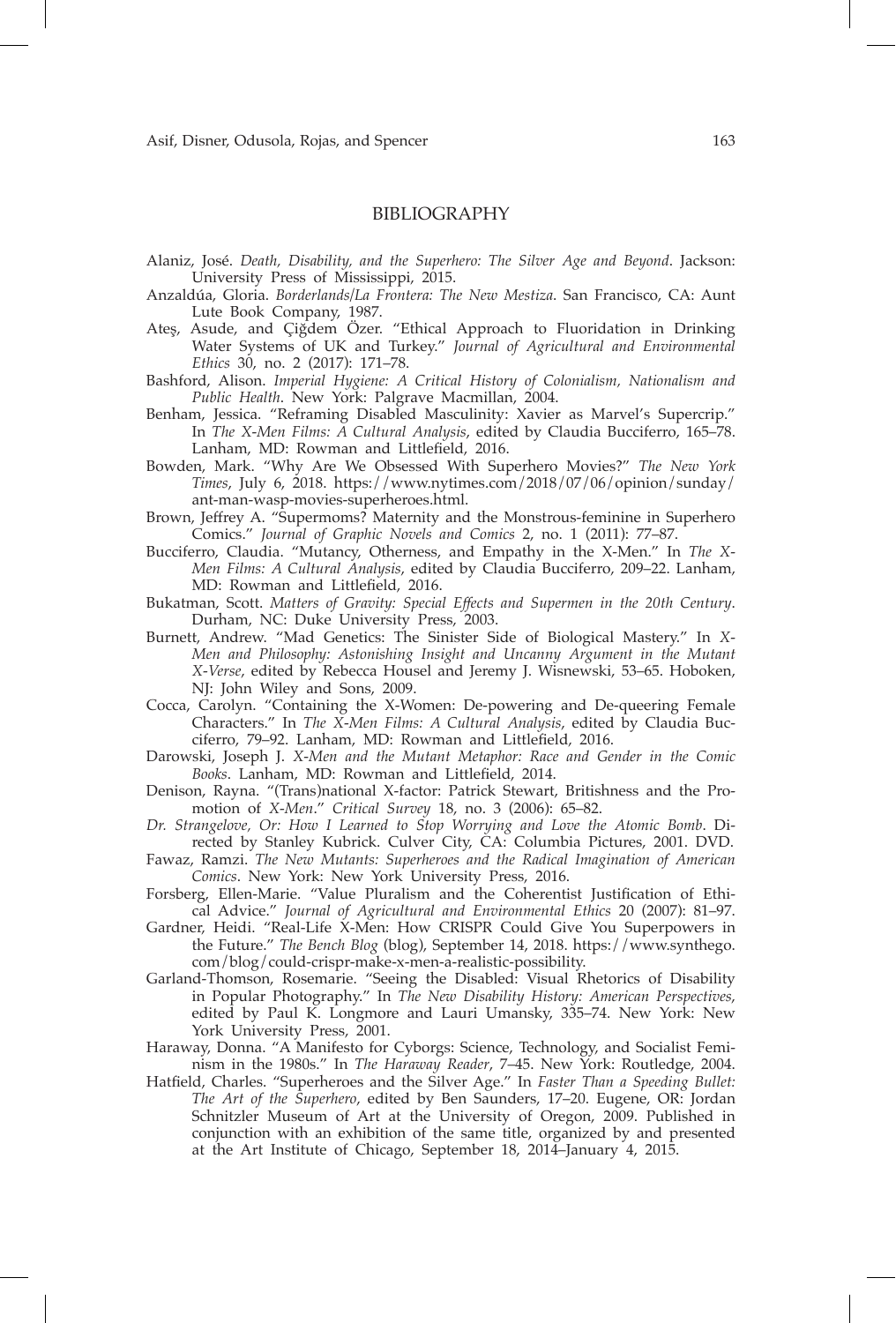- Ilea, Ramona. "The Mutant Cure or Social Change: Debating Disability." In *X-Men and Philosophy: Astonishing Insight and Uncanny Argument in the Mutant X-Verse*, edited by Rebecca Housel and Jeremy J. Wisnewski, 170–82. Hoboken, NJ: John Wiley and Sons, 2009.
- Kirby, David A. "The Devil in Our DNA: A Brief History of Eugenics in Science Fiction Films." *Literature and Medicine* 26, no. 1 (2007): 83–108.
- Kit, Borys, and Aaron Couch. "X-Men Franchise Poised for Shake-Up as Fox's Marvel Heroes Migrate to Disney." *The Hollywood Reporter*, March 20, 2019. https://www.hollywoodreporter.com/heat-vision/x-men-hit-marvel-cinematicuniverse-at-2021-1195846.
- *Logan*. Directed by James Mangold. 2017. Los Angeles, CA: 20th Century Fox, 2017. DVD.
- Lyubansky, Mikahil. "Prejudice Lessons from the Xavier Institute." In *The Psychology of Superheroes: An Unauthorized Exploration*, edited by Robin S. Rosenberg and Jennifer Canzoneri, 75–90. Dallas, TX: BenBella, 2008.
- Meyer, Angela, Amelie Cserer, and Markus Schmidt. "Frankenstein 2.0: Identifying and characterizing synthetic biology engineers in science fiction films." *Life Sciences, Society and Policy* 9, no. 9 (2013): 1–17.
- Meza, Ed. "Hugh Jackman and Patrick Stewart on *Logan*, Trump and Violence." *Variety*, February 17, 2017. http://variety.com/2017/film/global/hugh-jackmanpatrick-stewart-logan-xmen-trump-berlinale-1201991396/.
- Nkrumah, Kwame. *Neocolonialism: The Last Stage of Imperialism*. New York: International, 1965.
- Pasco, John Carlo, Camille Anderson, and Sayantani DasGupta. "Visionary Medicine: Speculative Fiction, Racial Justice and Octavia Butler's *Bloodchild*." *Medical Humanities* 42, no. 4 (2016): 246–51.
- Pesca, Mike. "Are *X-Men* Mutant Issues a Mirror on Society?" May 30, 2006. In *Day to Day*. Podcast. http://www.npr.org/templates/story/story.php?storyId=5439365.
- Schenk, M.F., A.R.H. Fischer, L.J. Frewer, L.J.W.J. Gilissen, E. Jacobsen, and M.J.M. Smulders. "The Influence of Perceived Benefits on Acceptance of GM Applications for Allergy Prevention." *Health, Risk and Society* 10, no. 3 (2008): 263–82.
- Shyminsky, Neil. "Mutant Readers, Reading Mutants: Appropriation, Assimilation, and the X-Men." *International Journal of Comic Art* 8, no. 2 (2006): 387–405.
- Smith, Jason. "Mutating Minorities: White Racial Framing and Group Positioning." In *The X-Men Films: A Cultural Analysis*, edited by Claudia Bucciferro, 179–92. Lanham, MD: Rowman and Littlefield, 2016.
- Snyder, Sharon L. and David T. Mitchell. *Cultural Locations of Disability*. Chicago, IL: University of Chicago Press, 2014.
- Stack, Liam. "Ben Carson Refers to Slaves as 'Immigrants' in First Remarks to HUD Staff." *The New York Times*, March 6, 2017. https://www.nytimes. com/2017/03/06/us/politics/ben-carson-refers-to-slaves-as-immigrants-in-firstremarks-to-hud-staff.html.
- Warkentin, Elizabeth. "Margaret Atwood on *The Handmaid's Tale*, the Women's March and More." *Teen Vogue*, April 24, 2017. http://www.teenvogue.com/story/ margaret-atwood-the-handmaids-tale-interview.
- Wittmer, Carrie. "Why Critics Are Calling *Logan* 'The best superhero movie ever.'" *Business Insider*, March 4, 2017. http://www.businessinsider.com/logan-reviewscritics-2017-3/#its-dark-and-risky-1.
- *The Wolverine*. Directed by James Mangold. Los Angeles, CA: 20th Century Fox, 2013. DVD.
- Woo, Benjamin. "An Age-Old Problem: Problematics of Comic Book Historiography." *International Journal of Comic Art* 10, no. 1 (Spring 2008): 268–79.
- *X2: X-Men United*. Directed by Bryan Singer. Los Angeles, CA: 20th Century Fox, 2003. DVD.